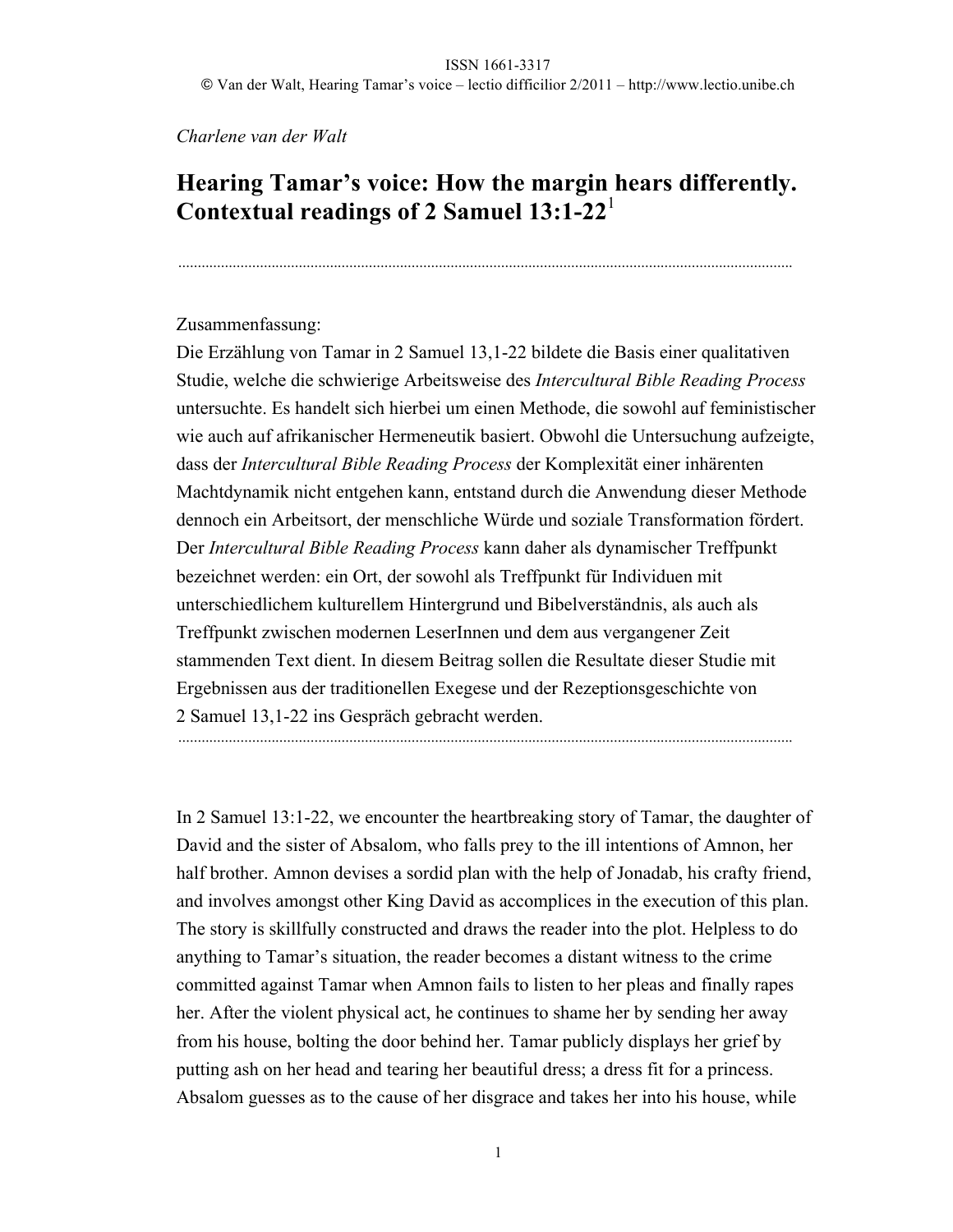David only turns red with anger, but does no more. Her voice is not heard again. She withers away in the house of Absalom, her brother, as a desolate woman.

When Tamar pleads with Amnon not to disgrace her, in a uniquely strong voice for a female character in the Biblical narrative tradition, the storyteller remarks: *"But he refused to listen to her.*"<sup>2</sup> A group of culturally diverse woman engaging with each other and the story of Tamar as part of a qualitative research inquiry into the intricate dynamics of the Intercultural Bible reading process, picked up on the fundamental importance of this statement by the storyteller. The group remarked on the fact that this statement made by the storyteller could be seen as a thematic one, for it is not only Amnon who does not listen to Tamar, but, in terms of the immediate context, also Absalom, David and the community she lives in. But if one considers the fact that the story of Tamar is not part of any lexicon and very seldom used in the context of preaching, $3$  it seems that the observation also rings true for the modern context. Drawing on personal contextual knowledge of the painful disgrace associated with rape situated in a contemporary context, the Bible study participants also observed that the fate of Tamar is one shared by many woman in the South African context today. So, often he/she/they/we/us are also not willing to listen. So often the voice of the individual victim fades away or gets lost, drowned out by a sea of noise. Although the story of Tamar is temporally and culturally removed from modern readers/hearers by two thousand years and a series of cultural changes, it also remains the story of many women today.

It is partly as a result of the universal and timeless nature of the story that it came to serve as the basis for the intercultural engagement that gave 38 women the opportunity to hear Tamar's voice.<sup>4</sup> The choice for an Old Testament narrative text as the basis for a modern intercultural engagement was based on the following considerations: 1) The Bible is a well-known and often discussed piece of literature that functions in believing as well as non-believing communities. Participants would be able to engage with Biblical text from their unique reading positions whether believing or secular. 2) Narrative text is more approachable for modern readers, in the sense that readers approach characters in stories as they do people in everyday life. See Alter (1992:39) in this regard. 3) Stories are a unique tool for gaining insight and making sense of reality. Ackermann (2001:18-19) explains this dimension of stories as follows: "Telling stories is intrinsic to claiming one's identity and in the process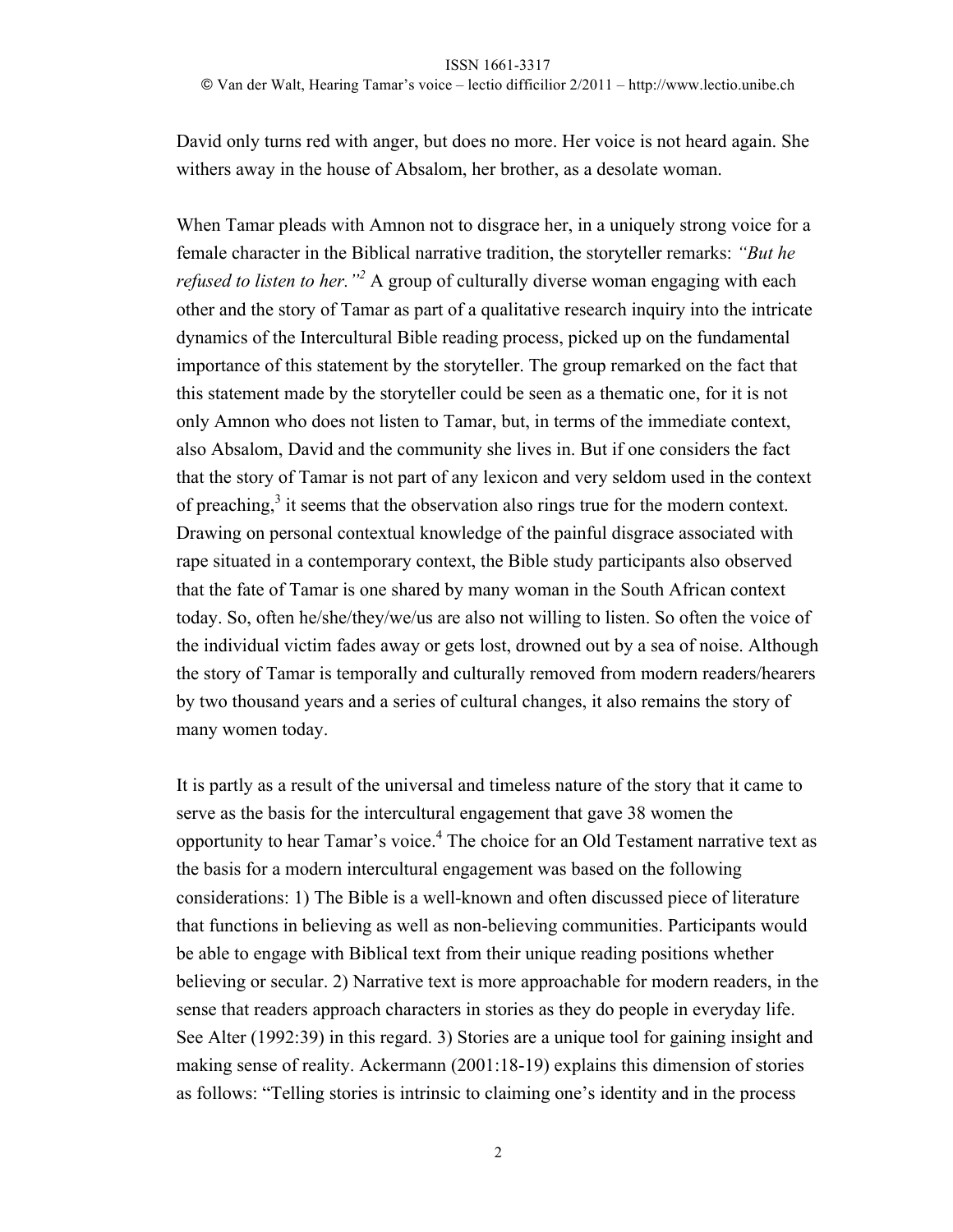© Van der Walt, Hearing Tamar's voice – lectio difficilior 2/2011 – http://www.lectio.unibe.ch

finding impulses for hope […] Narrative has a further function. Apart from claiming identity and naming the evil, narrative has a sense-making function. The very act of telling the story is an act of making sense of an often incomprehensible situation, of a suffering and chaotic world in which people wrestle with understanding and in so doing seek to experience relief." 4) Feminism informs the choice of narrative in a number of ways: a) Because of the central focus on personal experience of Feminism, the text must tell of something that touches reader/hearer on an existential level. The story chosen for the research must thus invite modern readers/hearers to engage with it from out of their own world of experience. b) The story of the rape of Tamar brings the venerable position of woman in society in focus. Women in modern contexts are encouraged to engage with the text on this sensitive issue and break the silence. c) Feminism places emphasis on the body. In the story of Tamar's rape her body is central. Modern readers are thus encouraged to read and speak from a position of the body. d) The abuse of power and the influence on woman and children are emphasized in the choice of text. 5) Tamar appeals to a communal ethic when she says that: "[…] such a thing is not done in Israel." As African hermeneutics, that appeals to a communal ethic, functions as a backbone to the intercultural bible reading process, it seems important to hear the voice of someone let down by the community.

### **1. Creating a space where Tamar's voice could be heard**

The history of the interpretation of the Bible is a history of power and control. In this regard Jeremy Punt (2002:425) argues as follows: "Attempts to say what the Bible 'really means', to get the meaning, always stood in service of purposes determined by ecclesial, socio-political, ethical, nationalistic or other such concerns. Attempts to subvert existing claims to the Bible and its meaning often served similar, if opposing, interests. Although the very notion of the meaning of the biblical texts are denied by some today, it has to be acknowledged that many people continue to find the Bible a valuable guide for their lives. The Bible as site of struggle involves, however, more than difference of interpretive opinion. The Bible is involved in the discourse of power and is drawn into a struggle for interpretive control as well as eventually, ownership thereof." Looking back at the history of biblical scholarship, it is clear that a privileged position of power was long held by the practitioners of Western academic scholarship. The language, themes of discussion and focus of investigation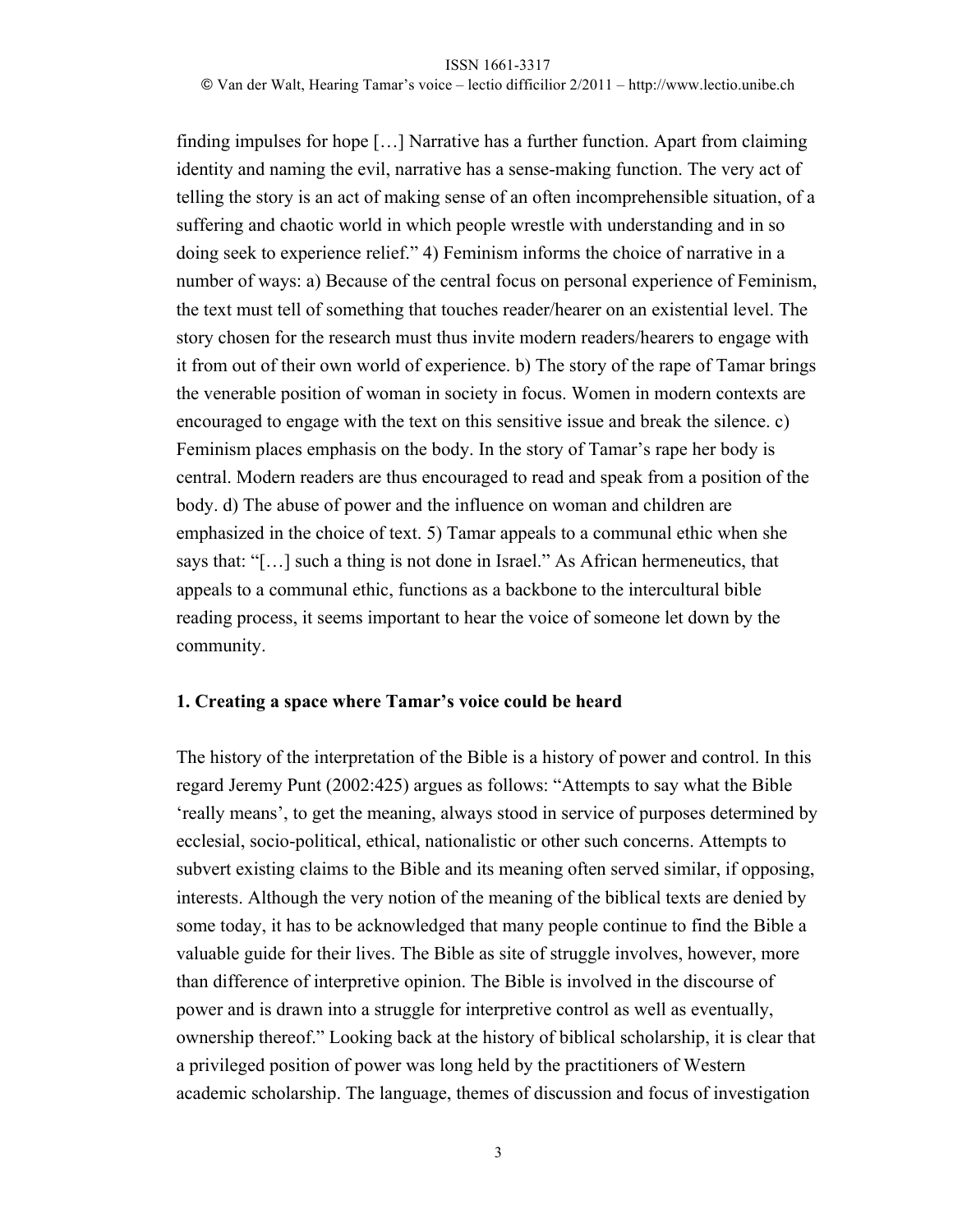© Van der Walt, Hearing Tamar's voice – lectio difficilior 2/2011 – http://www.lectio.unibe.ch

were mainly determined by the few who had access to the academic environment. This privileged position is challenged by Feminism and African hermeneutics by arguing for a different space of conversation and different conversation partners. Hamar (1996:10) maintains that: "Feminist liberation theologies challenge traditional Western understandings of power in two major ways: first, by a change of perspective from those who dominate and are in control, to those who are experiencing domination – more explicitly, by shifting the perspective from the point of view of oppressors to the perspective and comprehension of the oppressed; secondly, by a redefinition of power from 'power over', domination and coercion, to a notion of power characterized by mutuality, reciprocity and 'power with': a redefinition of power from domination and coercion to 'co-powering' and cooperation."

The intercultural Bible reading space theoretically developed out of the combined hermeneutical framework of Feminism and African hermeneutics. Whereas Feminism argues for the importance of the contextually imbedded voice<sup>5</sup> of the individual<sup>6</sup>, African hermeneutics<sup>7</sup> theoretically offers a communal space where the voice of the individual can be heard. The space that African hermeneutics describes, allows for the transformation from a situation of multiculturality to interculturality, where the differences between various cultural agents are not merely tolerated but rather celebrated and where they are brought into real interaction. African hermeneutics thus asks for an ethic of hospitality. As Vosloo (2003:66) proposes: "The challenge posed by the moral crisis does not merely ask for tolerance and peaceful co-existence or some abstract plea for community, but for an ethos of hospitality. The opposite of cruelty and hostility is not simply freedom from the cruel and hostile relationship, but hospitality. Without an ethos of hospitality it is difficult to envisage a way to challenge economic injustice, racism and xenophobia, lack of communication, the recognition of the rights of another, etc. Hospitality is a prerequisite for a more public life."

The praxis of the intercultural Bible reading process therefore implies the coming together of diverse individuals from different cultural backrounds within a safe space that allows for the interaction between these individuals and the culturally diverse Biblical text.<sup>8</sup> The intercultural Bible reading space poses challenges for the traditional bipolar model<sup>9</sup> that is used to explain the hermeneutical process. Kessler (2004:453) problematizes all three traditional elements involved in the hermeutical

4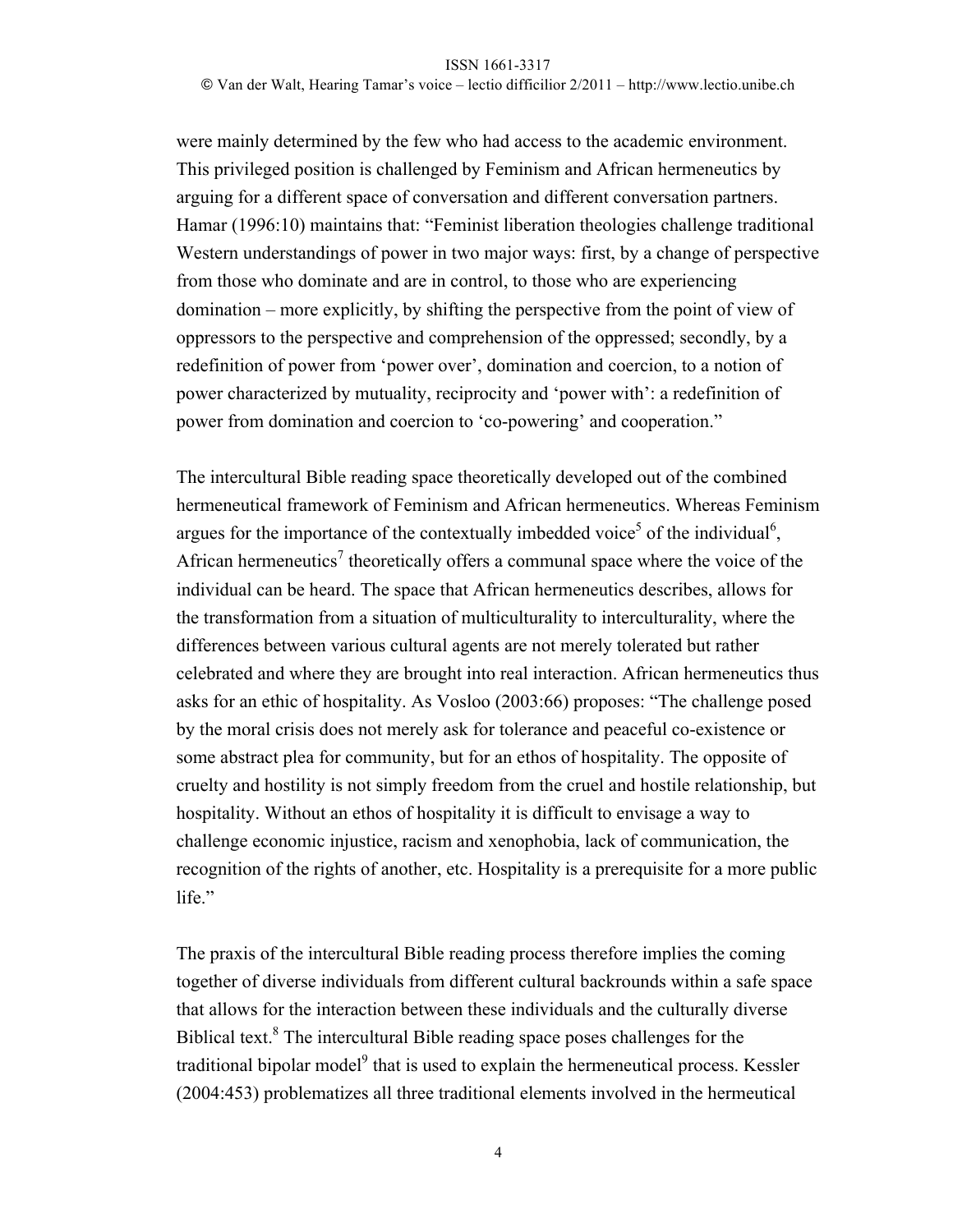© Van der Walt, Hearing Tamar's voice – lectio difficilior 2/2011 – http://www.lectio.unibe.ch

process, but he primarily indicates how the role of the reader is challenged by the intercultural Bible reading process: "In the traditional model, the reader is understood to be singular – one reader […] In contrast, within the process of Intercultural Bible reading, the position of the reader becomes plural. By definition, the reader is no longer an individual or a single group, but multiple readers who are linked together. The receiver of the text is not a single pole in this hermeneutic model; it is a plurality of poles" (Kessler 2004:456). Kessler (2004:457) goes on to describe the unique position of the reader in the intercultural Bible reading process as follows: "These readers do not simply have the text as object of interpretation; they have other readers with whom they communicate. Reading the text thus becomes a double communication. It is communication with the text, as in the traditional bipolar model. And by means of the text, it is communication with the author. However, reading also includes communication with other readers. This communication forms a constitutive part of the process of understanding. Understanding the text is no longer possible without the communication with other readers. Through intercultural Bible reading, these other readers are no longer readers who come from the same context. These readers are different from one another and they are global." By allowing for the interaction between culturally diverse individuals, the intercultural Bible reading process theoretically becomes a safe space that promotes human dignity and facilitates social transformation.

In order to test the above-mentioned theoretical claim of the intercultural Bible reading space, an empirical study was conducted in the local congregation where I served as pastor. The empirical study explored the complexities of the intercultural Bible reading space by examining aspects such as the inherent power dynamic that functions in the space as well as the role that the ideological framework of individual participants played in the Bible reading process. Because of the dynamic complexities of terms such as power, ideology and culture, a theoretical framework was required that would bring into play the hybrid identity of above-mentioned terms. Power, ideology and culture were critically analyzed in the intercultural Bible reading process by using the theories of Foucault, Thomson and Hofstede representatively. Because it is not the scope of this article to offer a comprehensive discussion of the above-mentioned theories, I will limit myself to a brief outline thereof.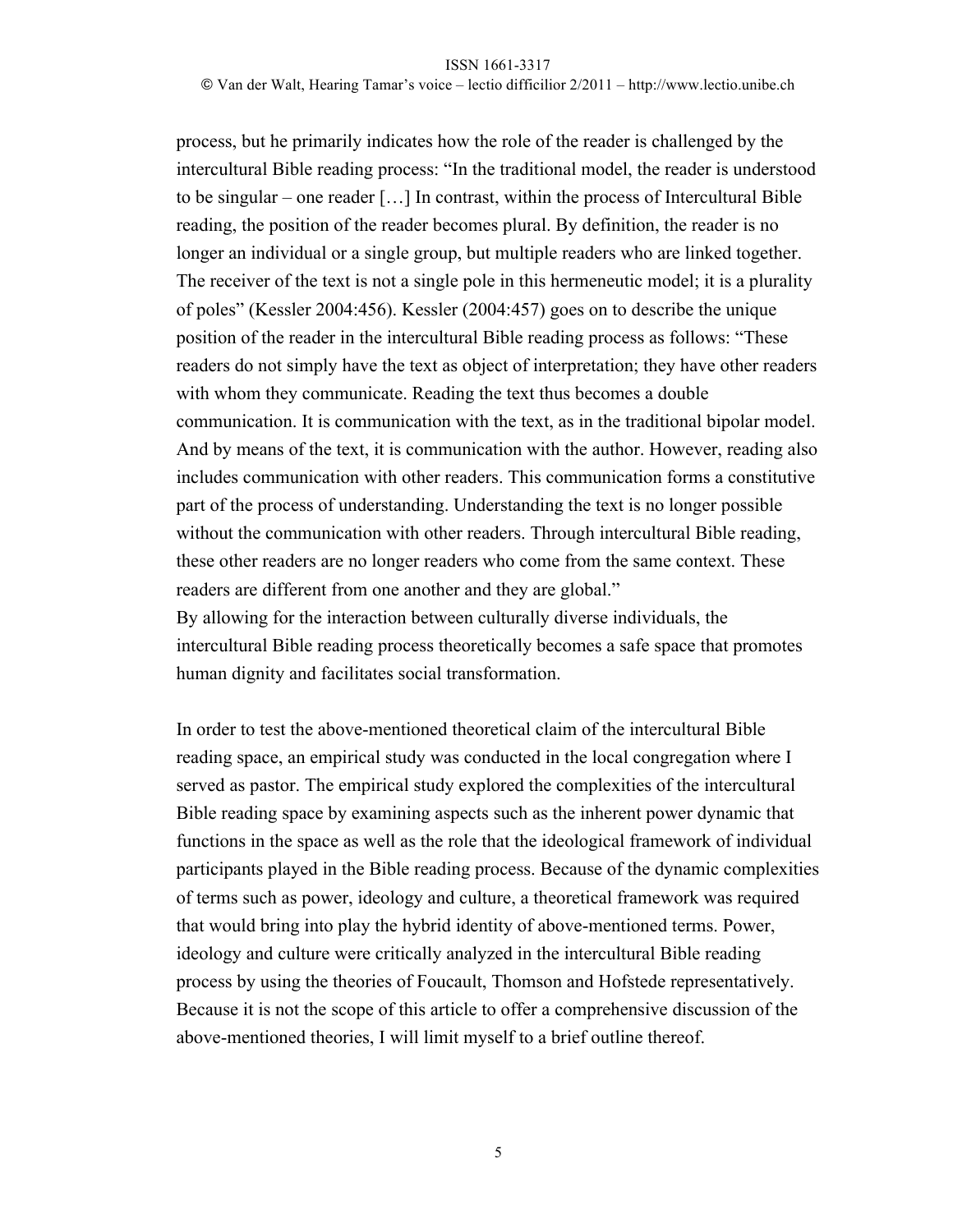© Van der Walt, Hearing Tamar's voice – lectio difficilior 2/2011 – http://www.lectio.unibe.ch

Foucault understands power as a relational strategy that functions in such a manner as to achieve more power. Foucault shows that where there is power, there is resistance, and that not all power is negative. "When Foucault discusses power, he does not mean by this idea a fixed quantitative or physical force, something innately possessed or held by individuals or institutions. He acknowledges that power often is channeled through people or institutions, but this is not due to the inherent 'power' of such people or institutions. Rather, Foucault understands power as a force, something present throughout the world and in all people. Power is therefore something distinct from authority. Everyone has power, whether they exercise that power individually, in groups or through institutions" (George 2000:92). George (2000:93) further remarks in this regard: "Power, whether individual or institutional, always seeks to become more powerful and influential in society, and thus there is constant interaction, negotiation, and competition among forces. Frequently, forces combine in particular, complex arrangement or configuration in order to achieve more power." The theory of Foucault on power is of great importance for the study of the intercultural Bible reading space because it focuses on the relational nature of power and how it functions in a particular social environment.

Thomson claims that to study ideology is to "study the ways in which meaning (signification) serves to sustain relations of domination" (1984:131). He elaborates on this definition by saying: "The analysis of ideology, according to the conception which I propose, is primarily concerned with the ways in which symbolic forms intersect with relations of power. It is concerned with the ways in which meaning is mobilized in the social world and serves thereby to bolster up individuals and groups who occupy positions of power [...] To study ideology is to study the ways in which meaning serves to establish and sustain relations of domination", Thomson (1990:56).

In line with the more dynamic cultural definition of Geertz (1975:1-33), Hofstede (2001:9) describes culture as: "the collective programming of the mind that distinguishes the members of one group or category of people from another." Hofstede distinguishes between three levels of culture namely: universal, collective and individual, that manifest themselves in values and cultural practices. Hofstede identifies five universal depth dimensions of culture: "[…] each rooted in a basic problem with which all societies have to cope: (1) Power distance, which is related to the different solutions to the basic problem of human inequality; (2) Uncertainty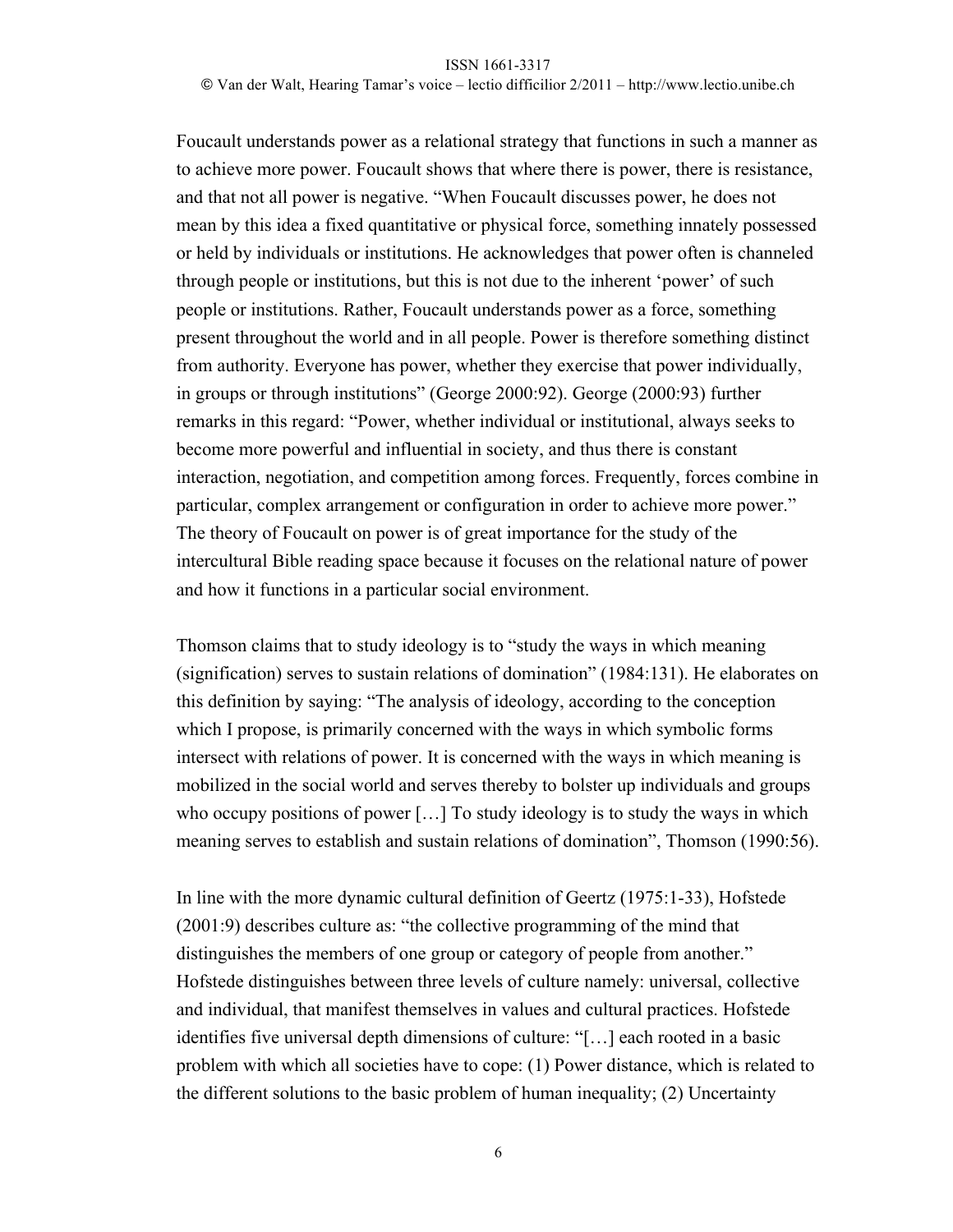© Van der Walt, Hearing Tamar's voice – lectio difficilior 2/2011 – http://www.lectio.unibe.ch

avoidance, which is related to the level of stress in a society in the face of an unknown future; (3) Individualism vs. collectivism, which is related to the integration of individuals into primary groups; (4) Masculinity versus femininity, which is related to the division of emotional roles between men and women and (5) Long term versus short term orientation, which is related to the choice of focus for people's efforts: the future or the present" (Hofstede 2001:29).

With above mentioned theoretical framework as basis, the empirical Bible reading space and process that was constructed for the study brought together female Bible readers in Grahamstown, in the Eastern Cape province of South Africa. I conducted the research in Grahamstown owing to my position as the Minister of the Dutch Reformed church in Grahamstown. As a result of my position in the community I had contact with a broad spectrum of believers who could take part in the study. The physical research was conducted in the Rectory of the Dutch Reformed Church in Grahamstown and created an ideal space where the participants could meet each other and engage in a free, non-threatening and comfortable space. The Rectory is a quiet and spacious home that allowed all the participants free movement and enough silence to contemplate the Biblical text.

Four separate sessions took place with a group of eight culturally diverse woman taking part in each session. Cultural diversity was ensured in each group by the fact that participants were selected according to a structured profile. The profile was constructed in such a way as to represent the cultural diversity that exists in the Eastern Cape region. Each group consisted of a young person, a skilled reader, a reader for the Dutch Reformed community, someone representing the Anglican community, a black/Xhosa speaking woman, a non believer, a reader between the age of 30-40 years and a final participant that would enhance the group diversity in any way possible.

The sessions were planned and constructed in order to optimalize the meeting between the culturally diverse women<sup>10</sup> and to allow for enough time to engage with the culturally diverse Biblical text<sup>11</sup>. The three-hour sessions consisted of ten phases that slowly led the participants deeper into the intercultural engagement. In Phase 1, participants were introduced to each other and the three-hour process was explained. A workbook<sup>12</sup> was introduced to the participants in which all of the relevant data was collected for the imperial study. During Phase 2 participants filled in a demographic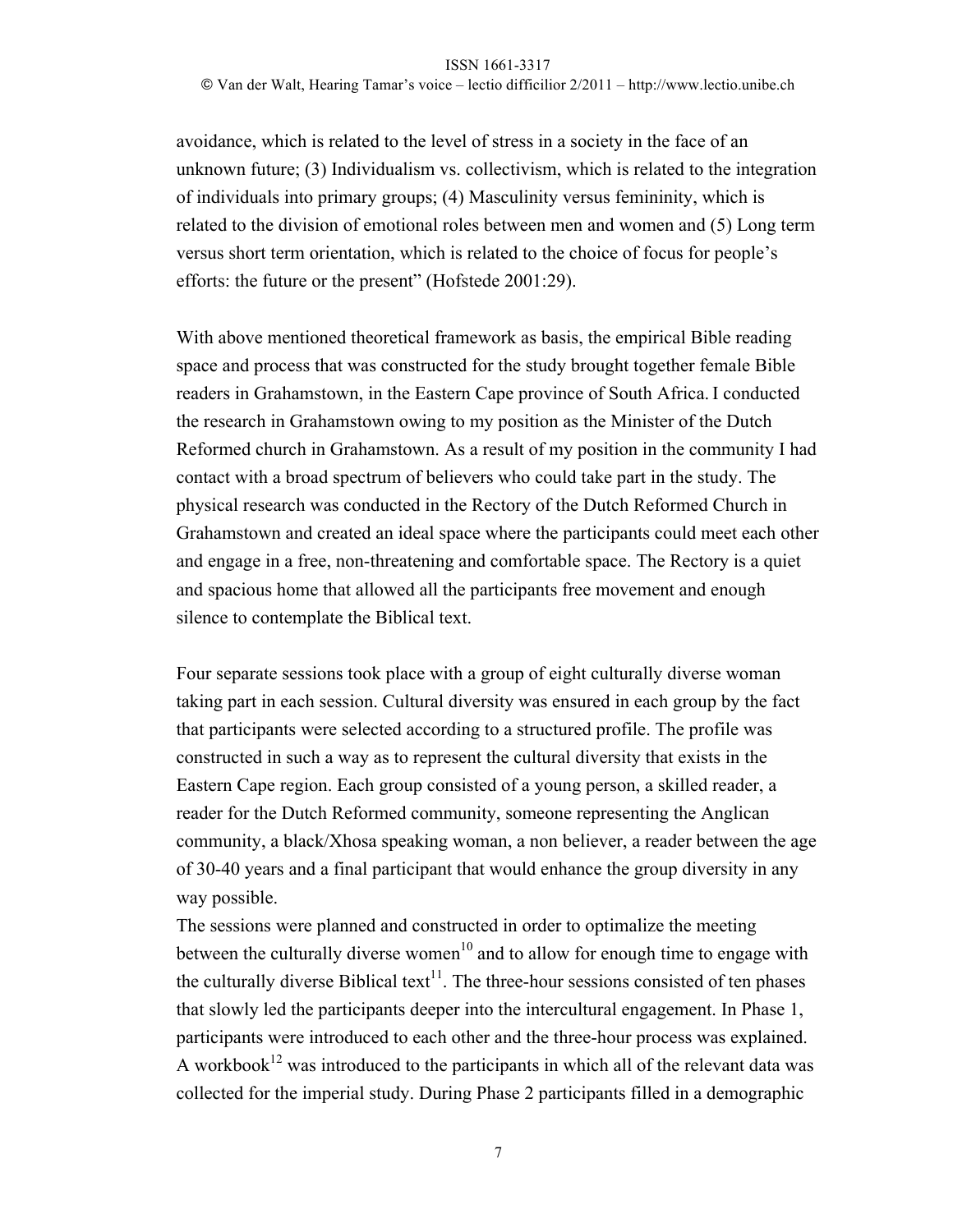© Van der Walt, Hearing Tamar's voice – lectio difficilior 2/2011 – http://www.lectio.unibe.ch

questionnaire and completed a free writing exercise<sup>13</sup> that was developed for the study to test the ideological starting point of individual participants. Phase 3 introduced a time line exercise where participants got the opportunity to place themselves temporally with regard to major world events. Participants were asked to indicate when they were born, where they were in  $1994<sup>14</sup>$  and when they first became aware of rape as a social issue that threatened woman. This exercise served as a basic conversation starter, but also allowed individual participants to get to know the other participants a bit better. Phase 4 consisted of a *Lectio divina* reading of 2 Samuel 13:1-22. The story was read meditatively in both Afrikaans and English. In order to place the Biblical text in a temporal context, the participants were given some background information on the world behind the text in Phase 5. In Phase 6, participants were given the opportunity to spend some quiet time on personal reflection. At which point in phase 7 participants were paired up<sup>15</sup> and given the opportunity to share their impressions of the Biblical story with each other. The emphasis in this phase was not on dialogue, but rather on creating a safe space where one person could talk and the other participant spent time listening to the interpretations of their partner. Phase 8 consisted of an open group discussion<sup>16</sup>. The discussions were introduced by the research assistant<sup>17</sup> and continued freely for 45 minutes to an hour. After the conversation, in Phase 9, participants completed the free writing exercise for the second time. They also filled in a questionnaire pertaining to the power dynamics experienced in the conversations and exploring the power dynamic as depicted in the biblical story. In Phase 10, participants were thanked for their participation and given the opportunity to remark on the process and to give relevant feedback.

The data collected during the physical research process was reworked into a digital format in order to simplify the analysis thereof. After transcribing the recorded conversations, a detailed conversation analysis was conducted. The results of the conversation analysis formed the basis of the power analysis results that the study produced. The data collected in the free writing exercise was analyzed with the help of a data analysis tool developed specifically for the research process and allowed for an ideological assessment of the participants before and after the intercultural Bible reading experience.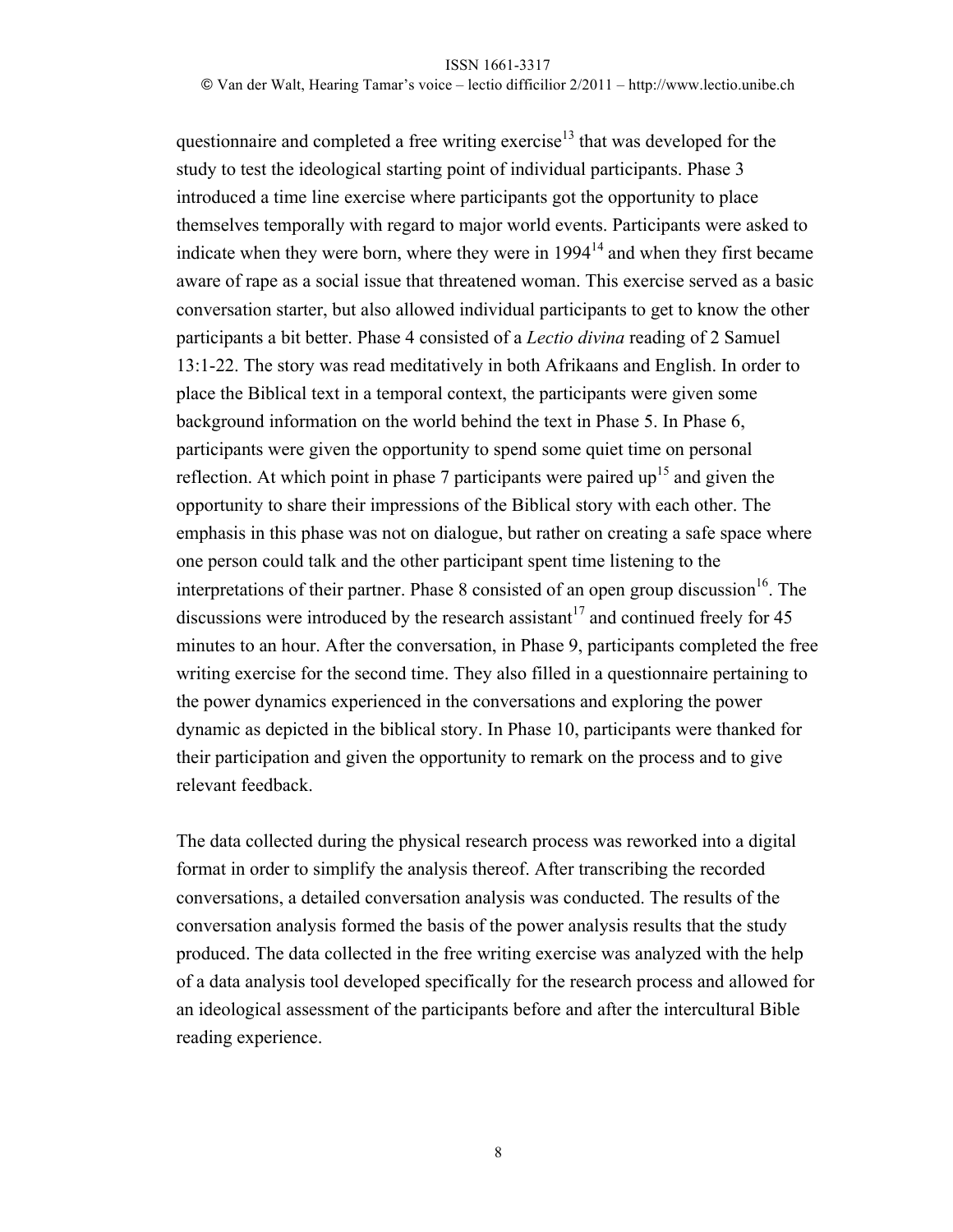© Van der Walt, Hearing Tamar's voice – lectio difficilior 2/2011 – http://www.lectio.unibe.ch

The data collected and analyzed confirmed the value of the intercultural Bible reading space as one that had the inherent potential to facilitate social transformation. Participants had the experience of being truly heard and of engaging with each other. The voice of 'the culturally removed other' often challenged perceptions in individuals and helped them to comprehend the complexity that social situations often present. The discovery of the 'other' and the everyday realities that others often have to face, resulted in a greater awareness of the participants' personal position, especially if that position was one of privilege. However, the space could not escape the problematic nature of an inherent power dynamic. Power functions in social situations and the inevitable forming of alliances between more powerful participants could not be prevented. When constructing groups for an intercultural Bible reading process, it is important to be aware of the realities of power in a social situation and to pick participants considering the issue of difference as well as issues that promote the formation of alliances.

In addition to the above mentioned research results, the study also produced wonderfully rich interpretations of Tamar's story. In order to fully appreciate the richness of the interpretations of the story of Tamar that was produced by the intercultural groups used in this study, I would like to compare it to the interpretations of traditional scholarship as well as interpretations developed by feminist and African scholars. The goal of the discussion is not to give a comprehensive or exhaustive indication of all interpretations of 2 Samuel 13:1-22 that exists, but rather to show the trends of interpretation from different spheres. In comparing these different readings of Tamar's story, I will hopefully succeed in showing the importance of the voices that are heard from the margin and how their interpretations can enrich modern Biblical scholarship.

### **2. Listening to Tamar's voice**

### *2.1 Hearing from the centre*

Traditional biblical scholarship, consisting mainly of white European or American males, considers Tamar's story as one incident in the intriguing plot of Absalom's revolt against David. Fokkelman's commentary that first appeared in 1981 does not treat 2 Samuel 13:1-22 as a separate story, but rather as a prelude to further enhance the complicated situation that exists between Absalom and Amnon with regards to the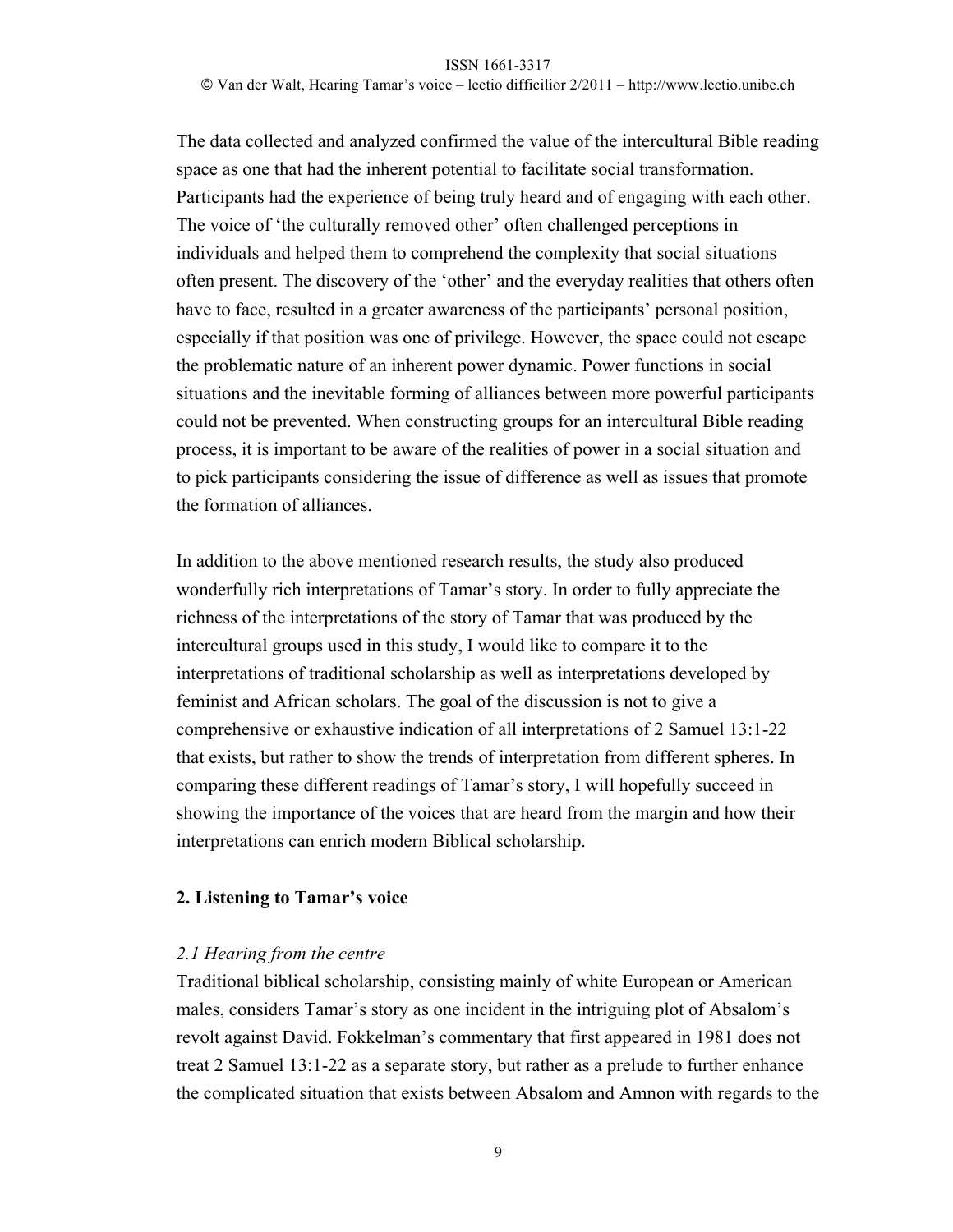© Van der Walt, Hearing Tamar's voice – lectio difficilior 2/2011 – http://www.lectio.unibe.ch

succession of David's throne. Anderson, in his commentary that forms part of the *Word Biblical Commentary-*series, states: "The meaning of this pericope can be explained adequately only when it is seen as part of chaps. 13-20, which form a selfcontained literary unit. It seems that Absalom's rebellion created the most serious political crisis during David's reign, and as such it could have been seen as God's judgment of David" (Anderson 1989:177). McCarter (1984:78) agrees when he states: "The story of the rape of Tamar and its consequences in chaps. 13 and 14 stands as a prologue to the account of Absalom's rebellion." McCarter is further of opinion that the two chapters mentioned above are primarily interested in Absalom. Amnon's crime is that of the rape of an unmarried woman and not of incest. "The Amnon-Tamar story is one of the most sordid accounts in the OT but it contains no explicit editorial comment; however, the pleading of Tamar is a more effective judgment on Amnon's actions than any editorial remarks or moralizing could have been" (Anderson 1989:177).

Baldwin (1988:246) understands Tamar's story as a subdivision of the plot that extends from 2 Samuel 13:1 to 19:40: "The rape of Tamar initiates a series of events which dominate the latter part of David's reign and threaten to discredit him entirely, so that he almost loses his throne, together with any right to indicate which son should succeed him." Brueggeman (1990:286) continues along these same lines by stating that Tamar's story is the result of Nathan's judgment of David after he commits adultery with Bathsheba. He argues: "David has put the future of his family at risk by his greedy seizure of Uriah's wife. The remainder of the succession narrative concerns that troubled family and particularly David's sons." He further describes the episode as part of the succession narrative: "(c)hapters 13-19 concern principally Absalom. Within the larger unit, chapters 13-14 are commonly reckoned as a separate episode ostensibly having Amnon and Tamar as the lead characters. Even at the beginning (3:1) and the end (14:44) of those chapters, however, it is Absalom to whom attention is given."

All the above-mentioned interpretations thus imbed Tamar's story into the ideologically-constructed narrative that describes the turmoil in David's house as the race for succession to the throne heats up. A remarkable alternative can be found in Birch's (1998:1306) *The new interpreter's Bible* where the work of Pamela Cooper White is used to illustrate how Tamar's story can be used to comment on issues of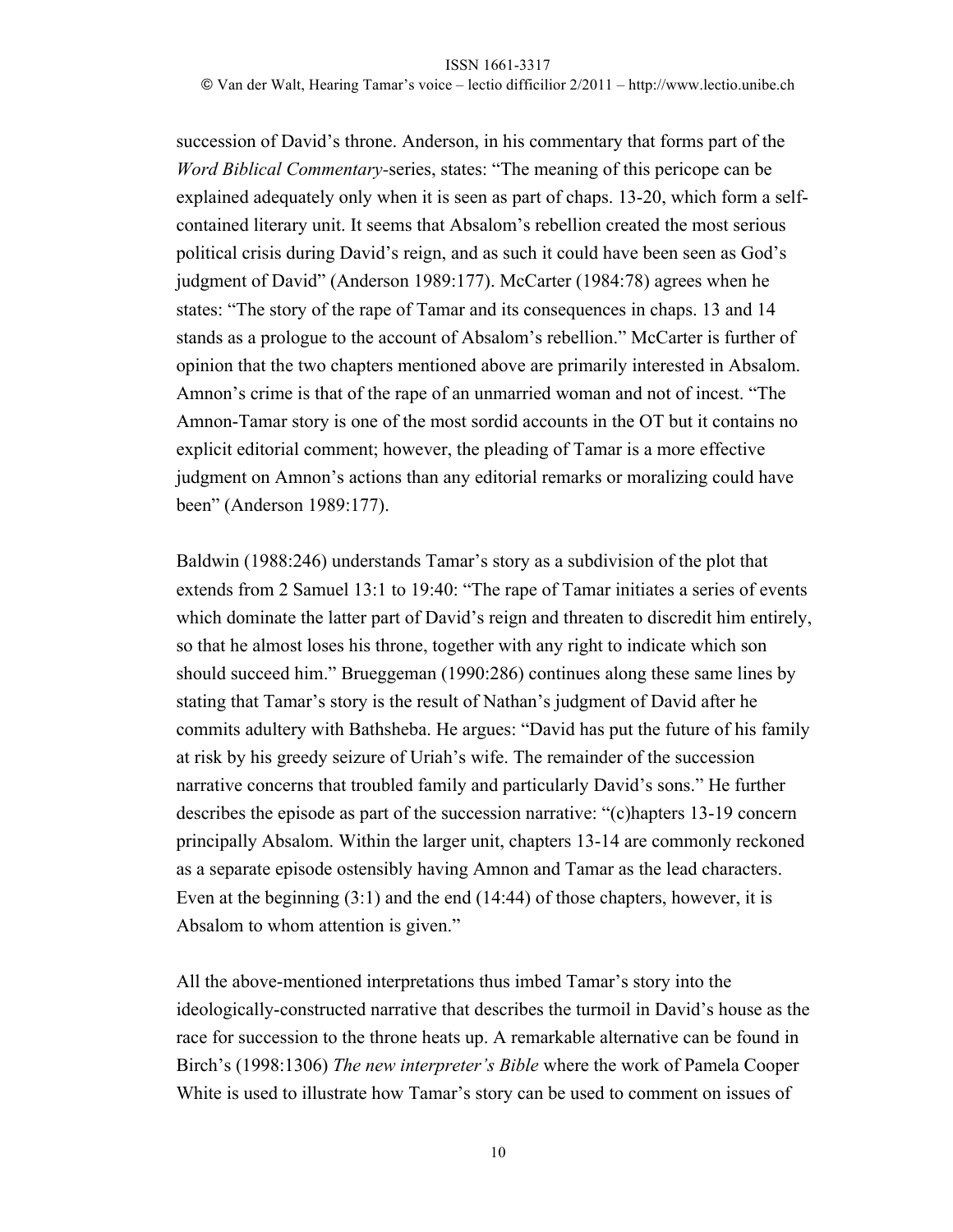© Van der Walt, Hearing Tamar's voice – lectio difficilior 2/2011 – http://www.lectio.unibe.ch

violence and abuse for modern readers. "The pattern of Tamar's story is repeated in the story of many modern women who are the victims of rape or incest, yet whose experience has been denied or hidden." Birch further comments on the fact that the story is not often used in liturgical contexts, and this reiterates its importance for modern reading/believing communities. "In reading this story, we are forced to recognize our own experience in this ancient tale. There is an empowerment that comes from recognizing that this story names present realities as well as those long passed. If such stories are read as part of our own biblical tradition, similar stories can be faced in our own lives […] to read of the courage and wisdom of Tamar, may encourage those who have been victimized in our own time to give voice to their own experience, so that conspiracies of silence do not allow continued violence to be denied or ignored" (Birch 1998:1306). Birch's interpretation takes the voice of Tamar seriously and indicates how her voice can be used to empower modern readers and to help in the unmasking of situations of violence.

In conclusion, it can therefore be stated that traditional scholarship predominantly interprets Tamar as an event and not as a person. Tamar's story forms a small part in the larger, more important narrative of the House of David and of the intriguing plot that develops in the race to succession. According to this interpretation, the story of Tamar is part of the Absalom narrative, which is on its part again a part of the David narrative. An ideology-critical approach to the text reveals the relevance of this interpretation in that it quite accurately identifies the ideological motivation behind the composition of the narrative.

### *2.2 Hearing from a feminist position*

Cheryl Exum (1990:46) illuminates the focus of feminist readings of biblical stories, especially stories of female characters, when she states: "I do not speak of these women's stories in any absolute sense, as if by deconstructing the male voice, we will be closer to the 'truth' or 'the real story'. To suggest that there is one proper way to read the text, results in an authoritarianism characteristic of phallocentric criticism – a position that feminist criticism rejects in its recognition (and celebration) of contradiction and multiplicity. A feminist reading will not be a neutral reading; 'neutral' or 'objective' readings usually bring terms for what turns out to be androcentric readings. The relation of reading to truth involves the issue of interests, and our interests determine the questions we ask to a text." Feminist readings of 2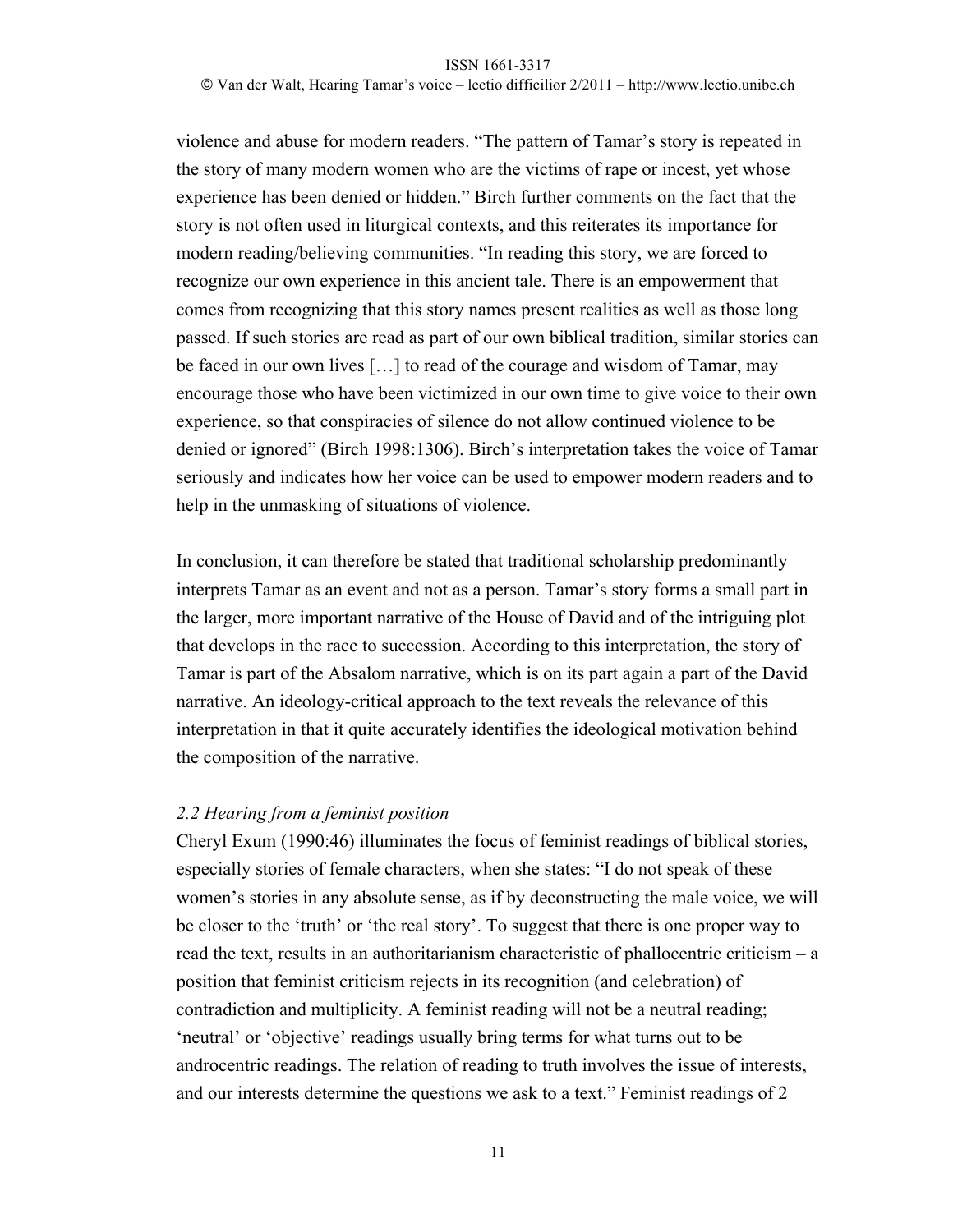© Van der Walt, Hearing Tamar's voice – lectio difficilior 2/2011 – http://www.lectio.unibe.ch

Samuel 13:1-22 thus try to unmask the androcentric ideology behind the story and try to give a voice to the victims of the story. Women's reaction to the story and the open discussion of their interpretations, give a new voice to victims.

Feminist interpretations of the story of Tamar characteristically start with a discussion of the world in which the readers of the text find themselves. How Tamar's voice impacts on the realities of real flesh and blood readers, is often the focus of feminist readings of the story.

Phyllis Trible uses, amongst others, the story of Tamar in 2 Samuel 13 in her seminal work, *Texts of Terror* (1984). Trible divides the story in three episodes namely 1) Before the crime, 2) The crime – Amnon and Tamar, and 3) After the crime: "Episode one presents the characters and their circumstances; episode two reports a scheme devised for the prince by his advisor; and episode three enlists the authority of the king" (Trible 1984:37). Some cursory remarks on Trible's interpretation seem are in order. She remarks with regards to Tamar's introduction to the reader/hearer: "First named is Absalom, the third son, whose presence hovers over the entire tale, though he himself appears only near the end. Last is Amnon, the firstborn, whose desire initiates the action. Between these two males stands the female who relates to each of them and also has her own identity" (Trible 1984:38). Tamar's reaction when the intentions of Amnon become clear is also highlighted by Trible as she indicates how Tamar's wisdom stands over and against the shady plans of Jonadab. Trible (1984:45) remarks: "In the presence of a rapist, Tamar panics not. In fact, she claims her voice."

Tracy Hansen (1992:370) follows the line of Trible's above quoted remark when she states in a very honest and vulnerable interpretation of the text: "It is a story that I found very helpful as I began to face up to the sexual abuse I had suffered as a child." Hansen shows how the story of Tamar has important similarities to modern situations of rape that happen within family structures. The familiar nature of the perpetrator, the silence with which authorities often meet claims of rape and violence and the process of grieving that the victim experiences are just some of the points of connection that she highlights. Hansen's interpretation is a remarkable example of a reading where the reader identifies with the victim in the story.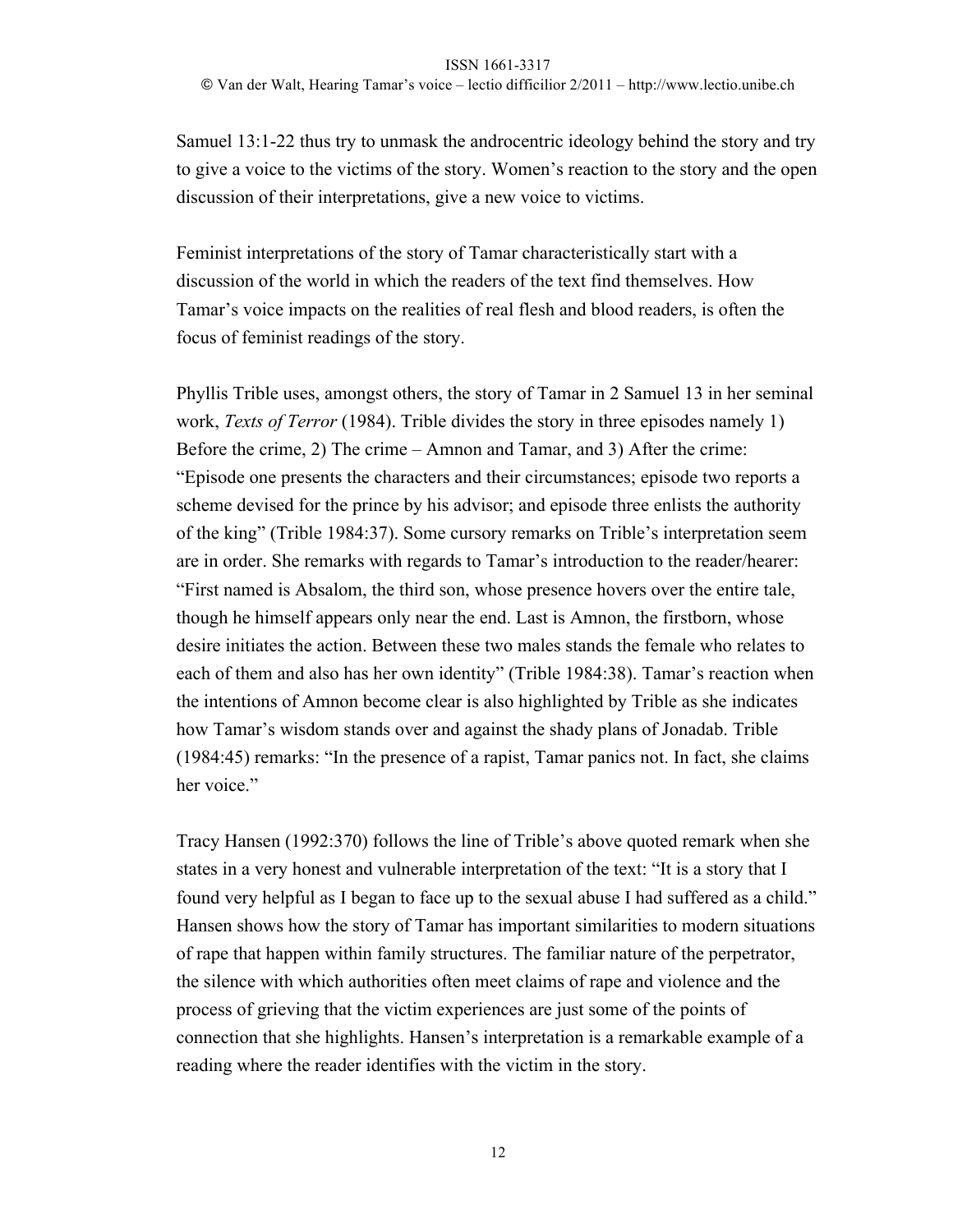© Van der Walt, Hearing Tamar's voice – lectio difficilior 2/2011 – http://www.lectio.unibe.ch

Cheryl Exum (1993:170) makes a number of valuable points in her discussion of female victims of rape in biblical narratives, aptly named, "Raped by the pen". This article is very important for the discussion of the Tamar story. I conclude this section by naming the main points of Exum's argument. First, Exum (1993:170) states: "There is no sense in which the damage that can be done by a literary text is comparable to the actual violence as experienced by women in the real world, to the trauma and pain inflicted on the body through an act of sexual aggression and hatred." Also in the case of Tamar it is important not to lose sight of the fact that she is in the first place a victim of physical sexual violence. The crime committed against her is written on her body. Second, the rape of Tamar also takes place in the narrative space: "The narrated rape is perhaps the most gruesome and violent tale in the Bible" (Exum 1993:171). By reading and re-reading the narrative of Tamar's rape the act of violence is repeated in the mind and heart of the reader. As mentioned above, Tamar's story is presented to the reader imbedded in the succession narrative of David. Tamar's story thus becomes merely an episode in a greater patriarchal intrigue. By portraying her story in this way, Tamar is raped on a third level, by the writer of the story. Her story becomes just another building block in a bigger narrative, a narrative that is dominated by men and power. Thus, according to Exum, Tamar is the victim of the violence of rape on at least three levels.

The interpretations given by feminist biblical scholars clearly explore the theme of violence on a number of levels by using personal experience as the starting point. The system, the writer and the physical act are closely looked at in order to truly hear Tamar's voice. The use of personal experience as starting point gives rise to a richness of diverse interpretations as discussed above.

### *2.3 Hearing from an African place*

In this section I discuss an important study that was done at the University of KwaZulu-Natal under the leadership of Gerald West with 2 Samuel 13 as focus text. The study concretely explored the realities of West's practice of 'contextual Bible study<sup>18</sup>. In the study 2 Samuel 13 was read by ordinary readers, after which point the issue of sexual violence was discussed. The reading groups were constructed as follows: "In each community we divided the participants into four small groups, one consisting of older women, one consisting of older men, one consisting of younger women, and one consisting of younger men" (West 2006:146). The text was read by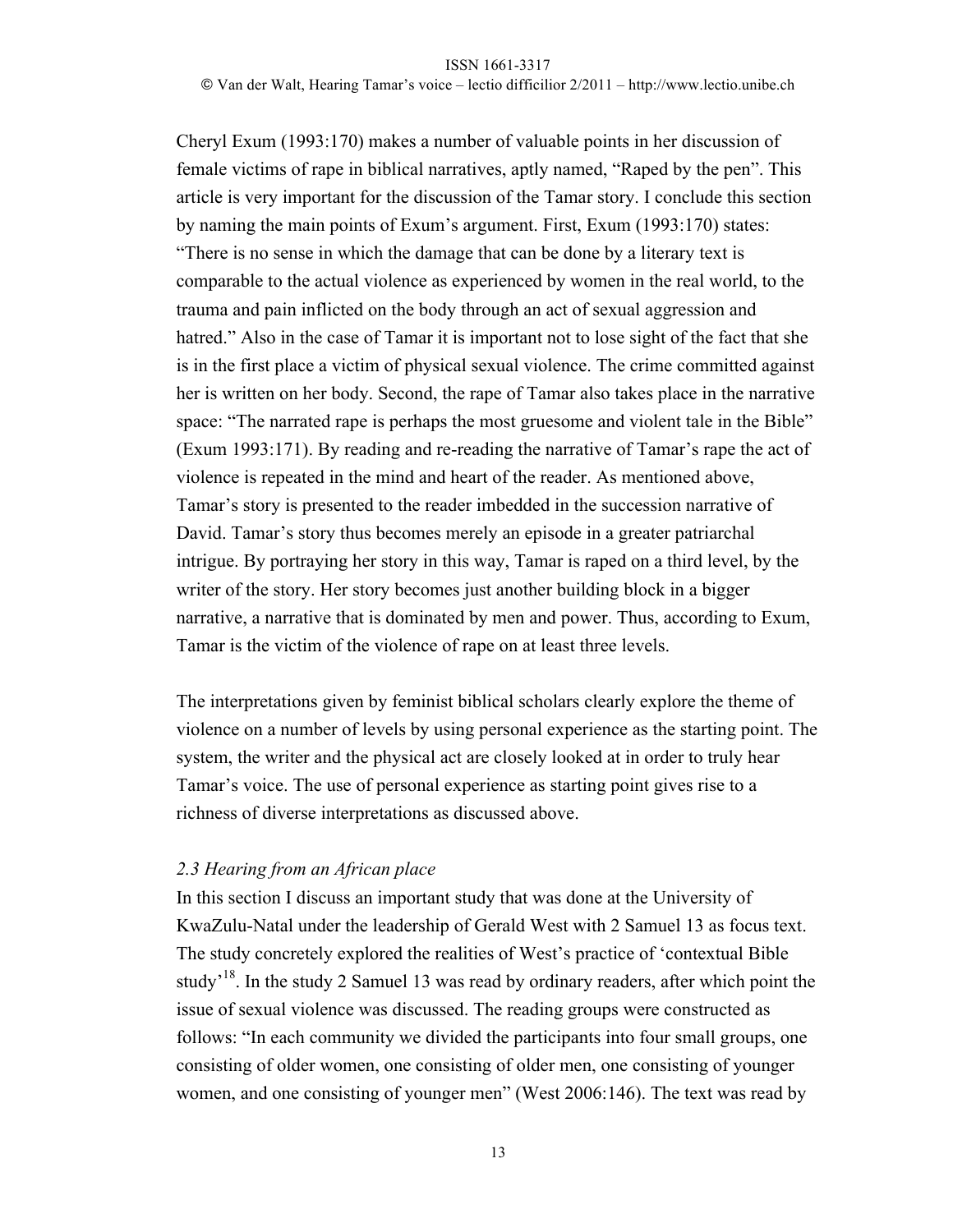© Van der Walt, Hearing Tamar's voice – lectio difficilior 2/2011 – http://www.lectio.unibe.ch

each group and then a discussion took place between the groups. West (2006146) states: "Our research showed quite clearly a measurable impact. First, all the groups have owned the issue of gender violence. This is most marked in the responses by the older men. This group was initially quite defensive in their responses. However, after the 'Contextual Bible Study' there was no hint of defensiveness at all among either the older or younger men. Indeed, these male groups were able to enter, without reservation, into the contours of a theology of those who have been raped. One of the remarkable features of the Bible study on 2 Samuel 13:1-22 is that it has the capacity to reach men in a way that bypasses their usual defensive response to the issue of gender violence. The ownership of the issue among the women was more nuanced, as one would expect. The men have had to move quite substantially, whereas the women were already committed to the issue of gender violence. For the older women the Bible study provided resources with which to explore and analyze the social construction of gender, and this is an enduring aspect of their appropriation. For the younger women the Bible study clearly dispelled the notion that women who are raped 'were asking for it'. The impact of the Bible study for them is that they are able to move beyond having to defend women from such charges and into a more in-depth analysis of the effects of abuse on women."

West (2006:146-147) summarizes the results of the study as follows: "(1) The Tamar 'Contextual Bible Study' clearly provides a vocabulary with which to talk about a lived experience which is not normally talked about 'in church'; (2) Second, the Tamar 'Contextual Bible Study' has totally transformed the discourse of the churches. All the groups agreed that the church was a place in which 'these things' were never discussed. Not only was the church not a safe place to speak of these matters, if gender violence was discussed, it was to condemn the victim/survivor herself. By the end of our research process each church has not only become a site in which 'these things' can be discussed, it has become a safer place too; (3) Third, and closely related to the above points, the Tamar 'Contextual Bible Study' has given resources for a theological engagement with the issue of gender violence; (4) Fourth, an important impact of the Tamar 'Contextual Bible Study' was to move the groups to action." It is noteworthy to deduce from the discussion of the results of the study that the community time and again uses the story as a platform to discuss issues pertaining to the community itself<sup>19</sup>. Sexual violence as a critical issue in the African context is unmasked when the story is read in the community. Out of the discussion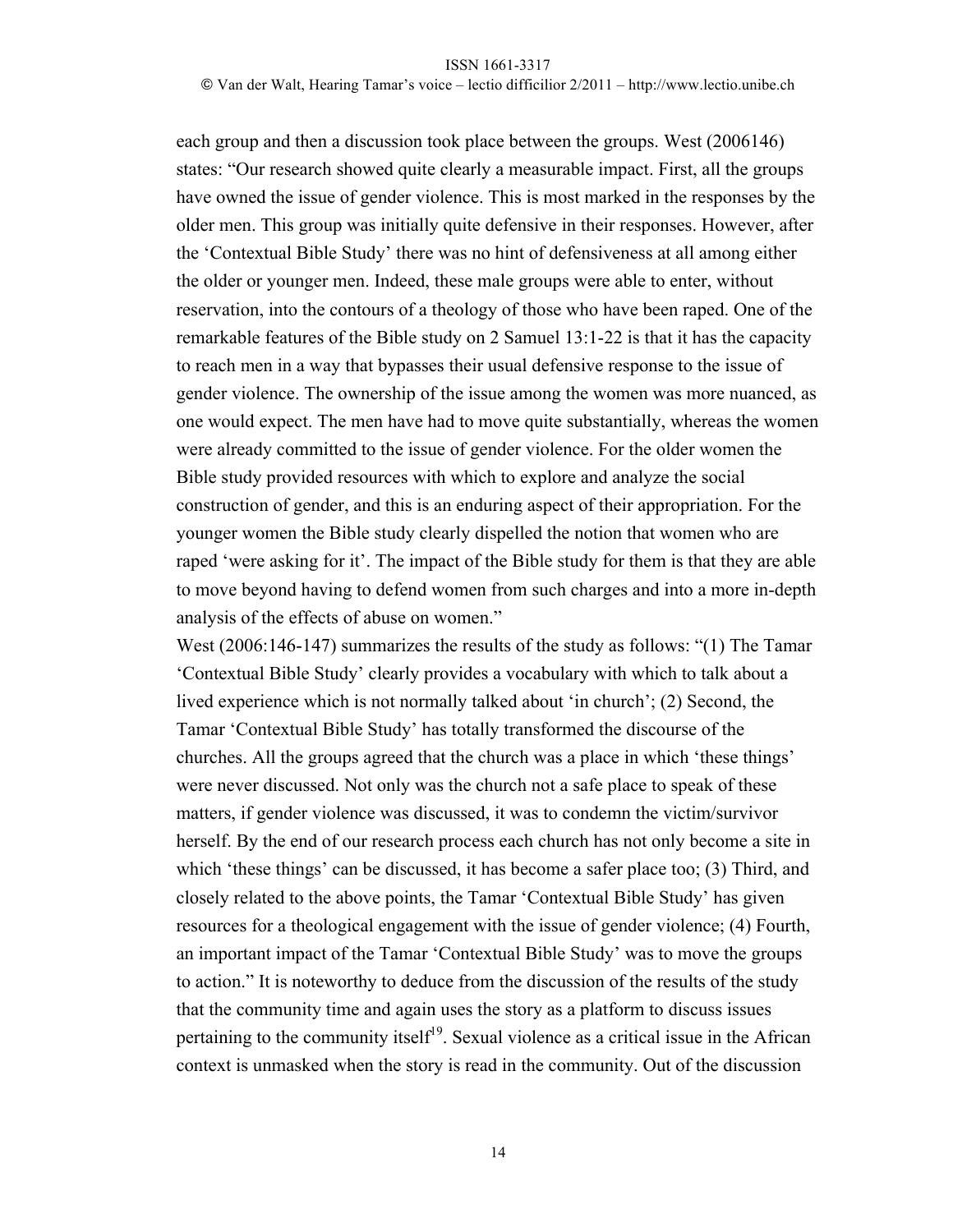© Van der Walt, Hearing Tamar's voice – lectio difficilior 2/2011 – http://www.lectio.unibe.ch

above it is clear that the community is in the centre of the interpretation. Issues that influence the community become the starting point for the discussion.

### **3. Gaining hope by listening**

Denise Ackermann reads the story of Tamar in a remarkable way from her unique social position: "My reading of the Tamar story is done self-consciously from a woman's perspective. Women have distinctive questions about and insights into the biblical texts derived from our life experiences. We know that the Bible, as the source book of our faith, is a powerful means for defining women's place in society and that it has been invoked to justify women's subordination to men. So our readings are suspicious, critical and questioning as we seek meaning for life. We also, in Teresa Okure's words 'read from this place'. 'Reading from this place' is about the relationship between the biblical text and the social location of the interpreter" (Ackermann 2001:6).

According to Ackermann's interpretation Tamar is not only the victim of rape but also becomes a social outcast deserted by her family structure. Her position thus changes from 'my sister' to 'this woman' in a society, which is ruled by male power. "Tamar lives in a world where men manipulate and coerce by using their power and in which her life is ruined by events she has no control over. Amnon uses his male power and privilege to destroy. In societies where the silence on sexual violence is not broken, abuse of power is not held accountable" (Ackermann 2001:8). The story of Tamar becomes, as also indicated in other above-mentioned interpretations, a subplot in a narrative dominated by male power. Ackermann consequently reads the story of Tamar against the background of the HIV-pandemic and the startling reality of violence and sexual abuse in the South African society. "Violence is an endemic reality in our society. The very fabric of our communities is fracturing as fear invades South African homes and lurks at our stop streets" (Ackermann 1996:145). Out of Ackermann's (2001:16) creative reading of the Tamar story she presents certain "clues for resistance and hope." Firstly, Ackermann indicates that Tamar's courage to name the violence that was committed against her can also in the modern context be the starting point to offer resistance against acts of violence and abuse. By naming and identifying situations of injustice, the process of establishing justice begins. Secondly, Ackermann shows that Tamar's story places important issues pertaining to narratives on the table. "Human beings cannot survive without a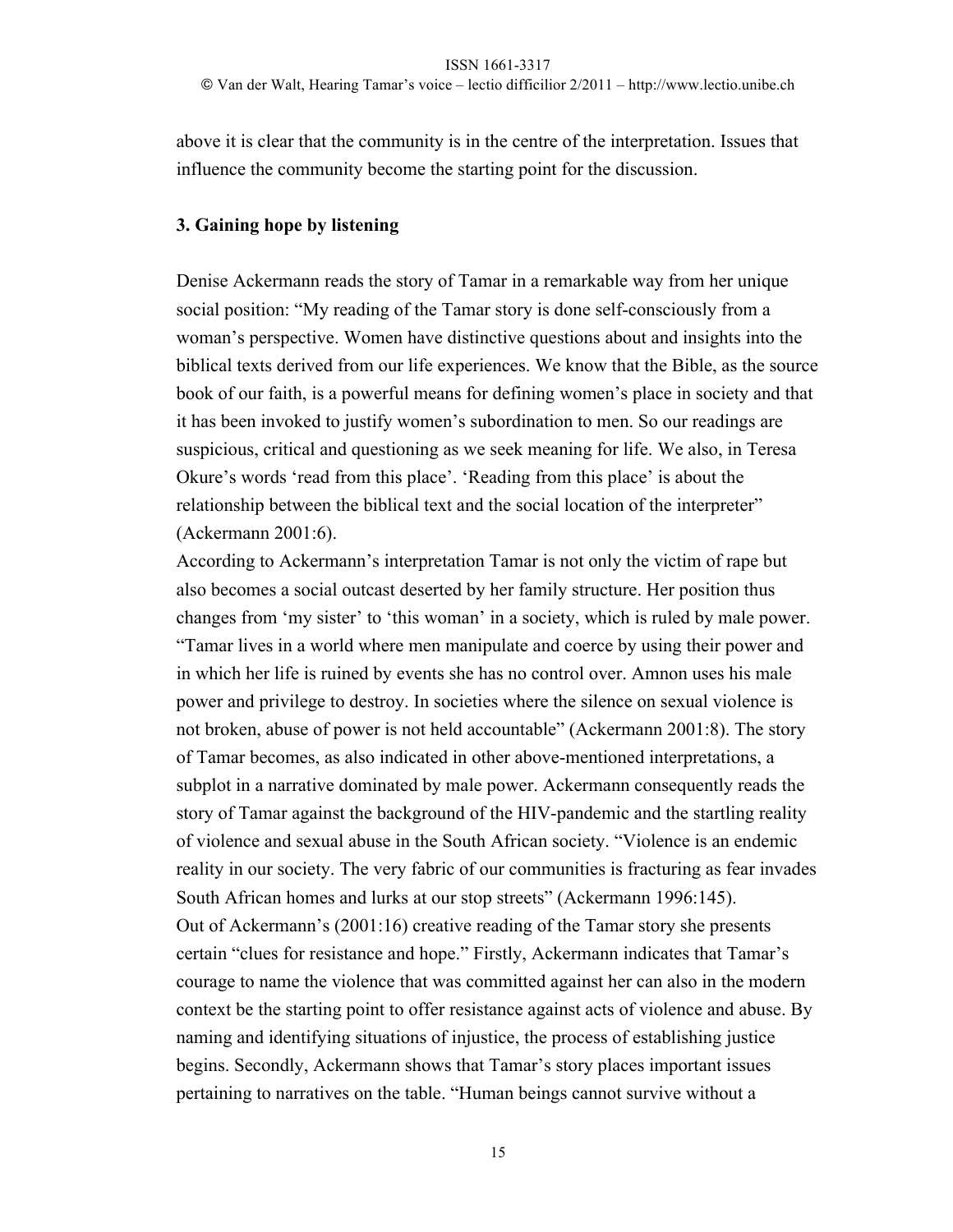© Van der Walt, Hearing Tamar's voice – lectio difficilior 2/2011 – http://www.lectio.unibe.ch

narrative of identity. Telling stories is intrinsic to claiming one's identity and in this process finding impulses for hope. For those living with HIV/Aids there is a need to claim and to name their identities in order to move away for the victim status so often thrust upon them" (Ackermann 2001:18). Thirdly, Tamar's story is a story written on the body. The focus on the physical body helps believers not to fall into the trap of thinking according to a pietistic spirit/flesh-dualism. Rather, the body is placed at the centre of the theological debate, especially where the issues of violence and Aids are being touched upon. Finally, Ackermann remarks on Tamar's mourning and lament: "I suggest that the ancient language of lament offers a vehicle for expressing the raw emotions arising from situations such as Tamar's. The language of lament also offers the Body of Christ the opportunity to say: 'We are suffering, we stand in solidarity with all who suffer, we lament while we believe that there is hope for all in the Good news"" (Ackermann 2001:25).

Ackermann's reading offers a perspective of hope in the most broken and fragile circumstances by hearing the voice of the courageous woman who speaks out regardless of her situatedness in complex relationships of power.

In conclusion, it can thus be remarked that both feminist and African interpretation strategies start from the point of view of the reader. The circumstances of the reader are the starting point for an interpretation against the grain of the text that allows for the voice of Tamar to be heard. Denise Ackermann's interpretation is a noteworthy example of this strategy.

## **4. Hearing Tamar's voice from a different place: Results from empirical research**

I would like to present certain trends that could be identified in the analysis of the data.

First, the women repeatedly voiced their surprise that the text is one that has its origin in an ancient culture that is removed in time and space from their world of interpretation. This reaction flows from their experience that the story is remarkably relevant to the modern context in which they function. The story echoes their experience and mirrors the social realities that they find themselves living in. The relevance of the story gives rise to a primarily social interpretation of the text. The interpretation process noticed in the four groups that participated in the research is that of a dialogue between the world of the text and the social realities that exist in the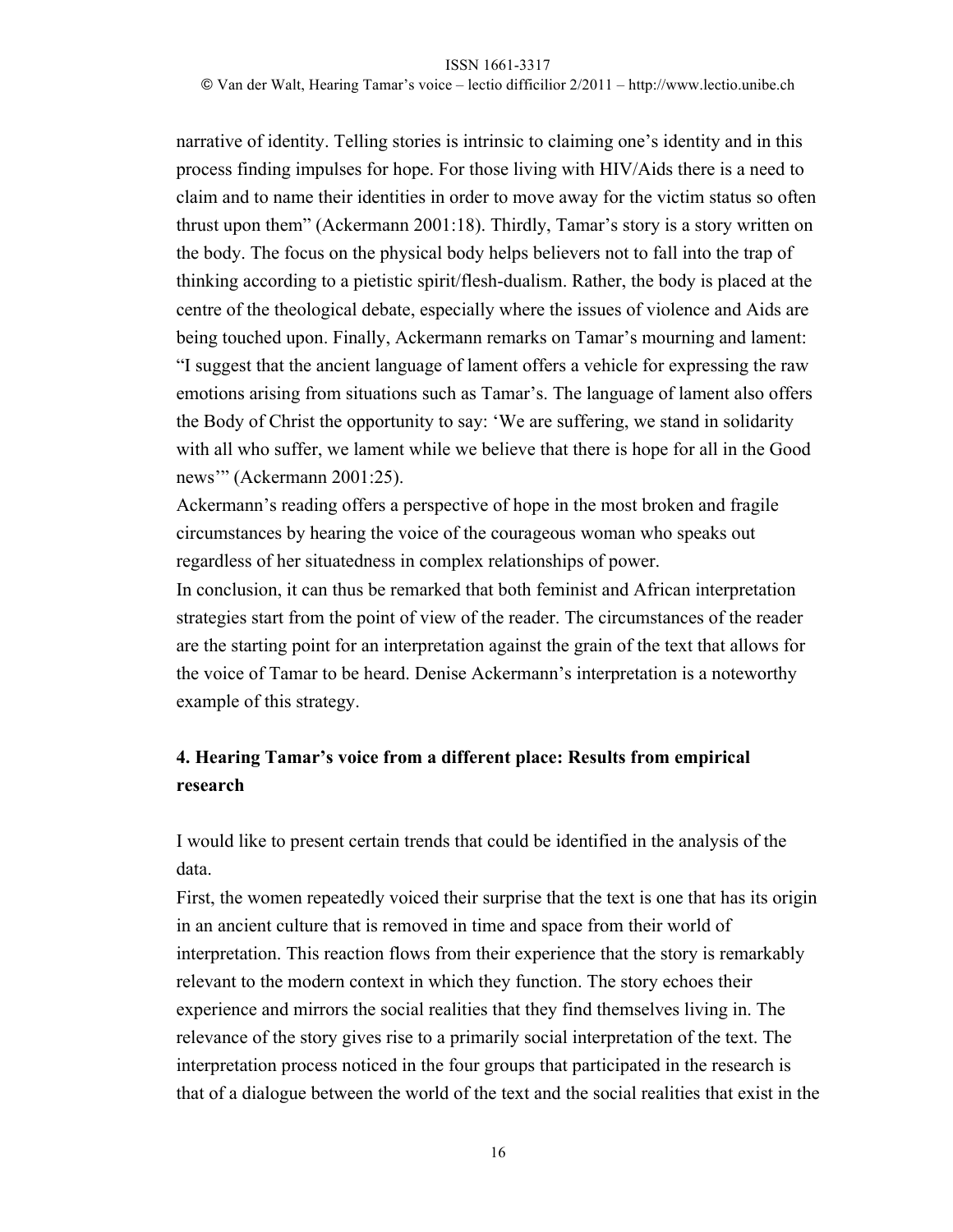#### © Van der Walt, Hearing Tamar's voice – lectio difficilior 2/2011 – http://www.lectio.unibe.ch

lives of the participants. Because of the high level of identification, the women questioned the reasons why the story is not used more often in liturgical situations in the life of the faith community.

Second, the women showed an awareness of the fact that it is a male voice that tells the story<sup>20</sup> of Tamar and asked critical questions to unmask this voice. Participants understood that Tamar's story is embedded in a male dominated narrative that mainly focuses on the intrigues surrounding the male point of view, but they expressed their surprise that the story is included in biblical literature at all.

In terms of a narrative discussion, the participants mainly focused on the characters<sup>21</sup>. Amnon was seen by the readers as someone who is controlled by his own desires and has no regard for any of the other characters in the plot. He was regarded as selfish and inconsiderate. Tamar was primarily seen as an innocent victim who falls prey to not only the ill intensions of Amnon, but the entire male dominated system in which she functions. Her reaction in the final part of the story was perceived as being courageous in the sense that she voices the violence that was committed against her. Although Tamar was predominantly seen in a positive light, participants also questioned her innocence and asked why she did not pick up on the danger that was lurking under the surface of her family structure<sup>22</sup>. Noticeable was the highly critical evaluation of Jonadab. One of the groups went so far as to say that Jonadab was instrumental in the violence that was committed against Tamar and if it wasn't for his dangerous advise none of this would have happened. The subversive advice that he extended to Amnon was thus regarded extremely negatively. David's lack of reaction against the crime committed against Tamar was also understandably seen in a negative light. Absalom's revenge against Amnon was understood as a natural consequence of the pain that was caused to Tamar, but the participants agreed that the entire situation could have been prevented if the family structure did not fail Tamar. The unnamed characters, such as Tamar's mother and sisters, were commented on in the light of the male voice that tells the story and the male dominated plot. Their exclusion from the plot was not a surprise to the participants. The lack of reaction by any of the characters to truly assist Tamar in her time of pain and desolation was met with critical shock from the participants.

The discussion of the narrative realities and especially the behavior of the characters within the plot sparked discussion of similar realities in the social environment in which the participants found themselves. As a result, some of the participants strongly identified with David and Absalom in their apparent inability to react

17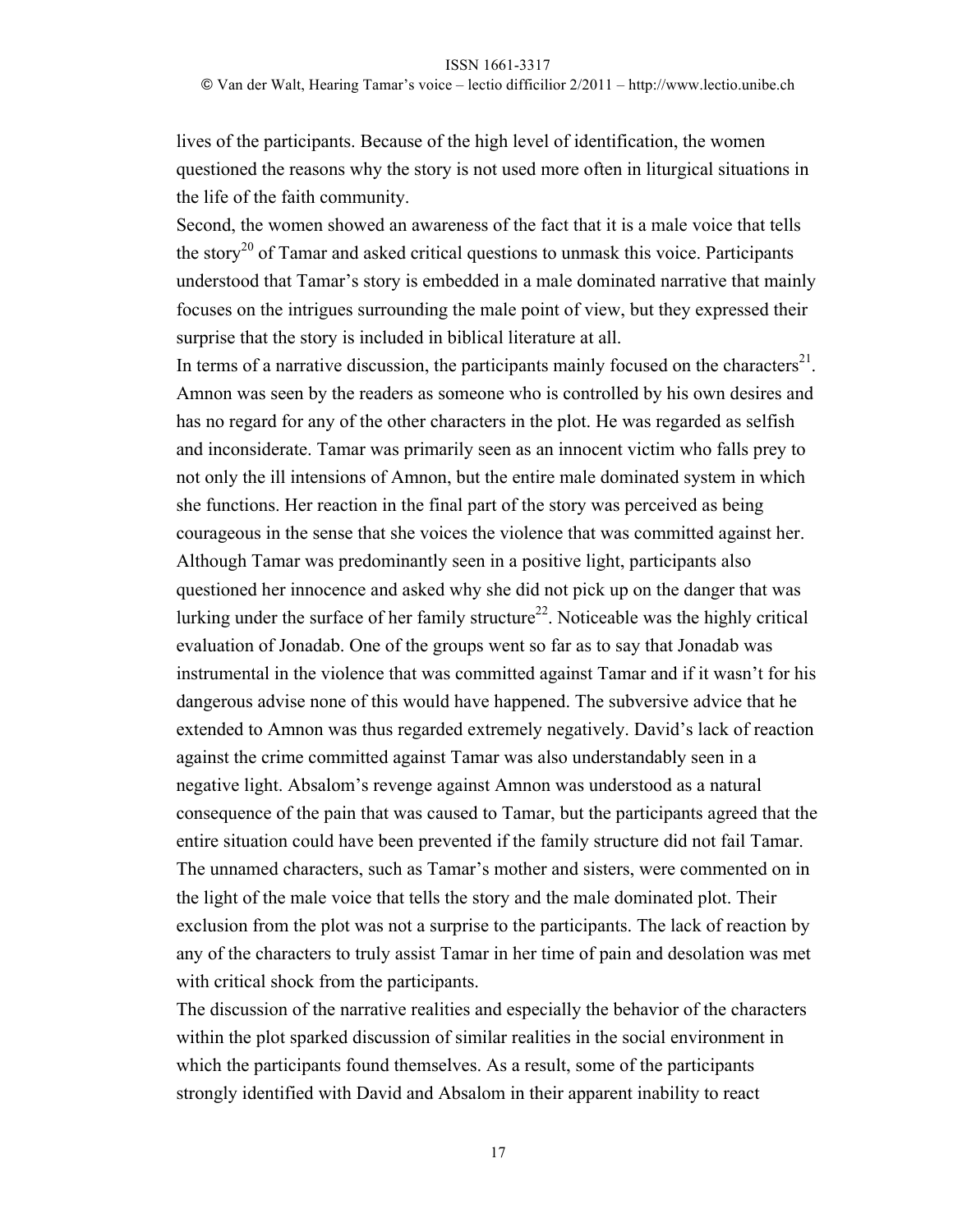© Van der Walt, Hearing Tamar's voice – lectio difficilior 2/2011 – http://www.lectio.unibe.ch

appropriately to Tamar's pain. Participants related how they sometimes witness things that make them very angry or sad, but that they also did nothing to change the reality or to make a difference. Some participants felt that the price one pays when getting involved in the fight for justice is very high. Stories to illuminate these painful realities were shared amongst the participants. It is noticeable that in response to hearing Tamar's story, participants shared their personal experiences with one another. This reaction probably flowed from the recognitions of strong similarities between Tamar's reality and the modern context that constitute the participants' reality.

As stated at the outset of the argument, the remark of the storyteller "but he did not listen to her…" becomes an important key for an interpretation of the story. Participants mean that it is not only the reality of Tamar's story, but so often repeats itself as the reality of modern women. This painful reality that many women experience was discussed in great detail and the participants shared strategies and stories of hope and courage to counter this life-denying trend.

In conclusion, it thus seems that the women interpreted the story of Tamar, using as starting point the realities of their own social environment. The women identified with the all too familiar story of Tamar, which empowered them to tell their own stories and to explore themes of hope. Some of the participants felt that the social realities experienced by women had changed drastically since the time of Tamar's story and that woman today can empower themselves and others. Although some of the women responded to the story with hope, the predominant interpretation is one rather of recognition of social injustice and the reality of violence against women.

### **5. Conclusion**

The intercultural Bible reading space brought together woman from a diversity of cultural backgrounds and a variety of life orientations. The space that was created allowed participants to feel safe and to share openly their experiential realities with regard to the very difficult subject matter, namely rape and violence against women. In line with more contextual approaches to Biblical texts like Feminism and African hermeneutics, the women used their own context as a key to gain access to the intricate dynamics of the story. The ideological realities that mainstream scholarship seem to focus on, were also picked up on by the groups as they identified and questioned the voice of the male narrator. The intercultural Bible reading process thus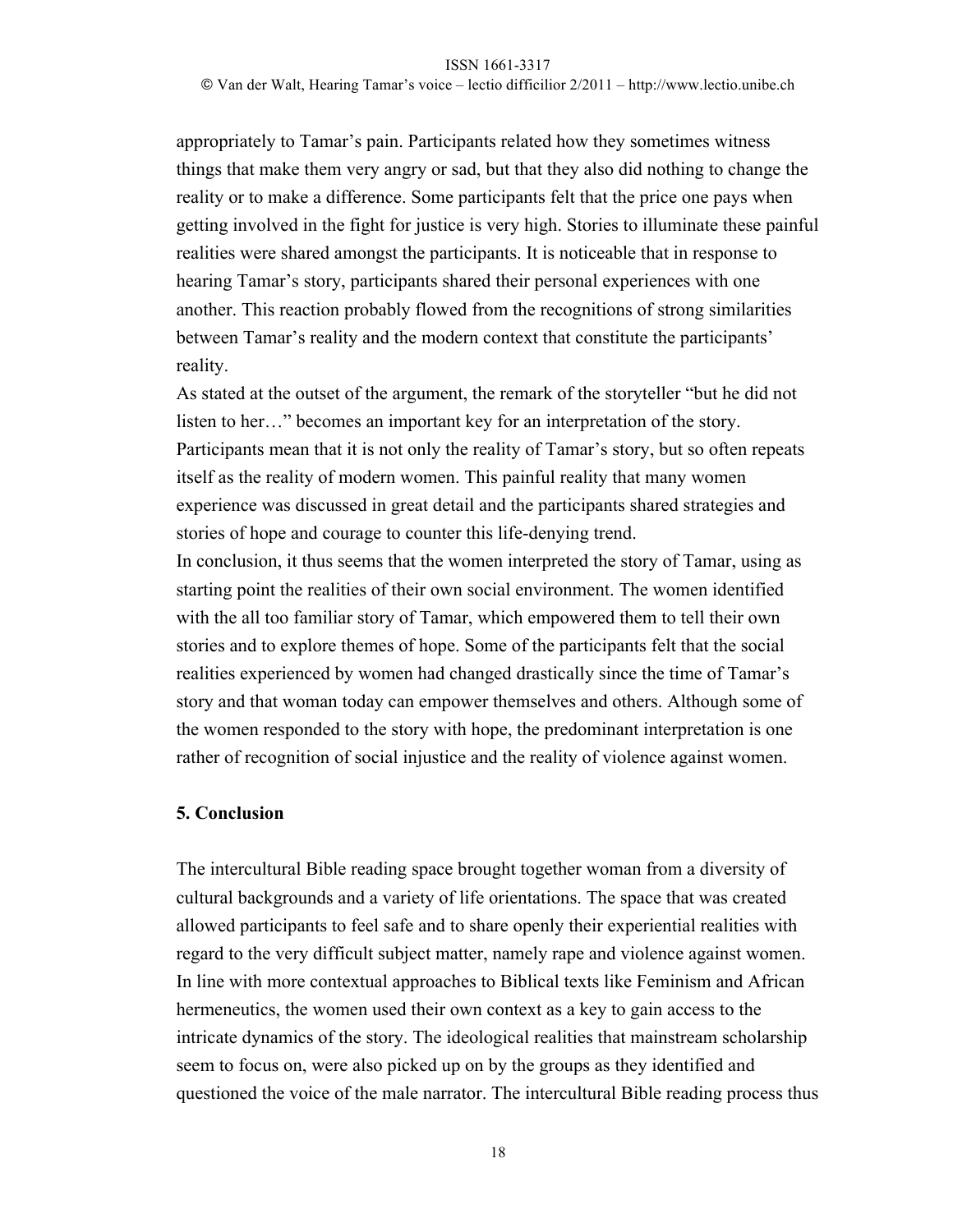© Van der Walt, Hearing Tamar's voice – lectio difficilior 2/2011 – http://www.lectio.unibe.ch

seems to be one that brings together a number of important different perspectives and allows for a creative interaction between these voices. By being together and journeying with the 'other', new interpretative realities were unlocked and new paths were found through old biblical landscapes. In doing so, the women responded to one of the core challenges of feminist theology as described by Serene Jones (2000:19): "The cartographical metaphor makes clear that feminist theory is concerned not so much to reconstruct the terrain of faith as to provide markers for travelling through the terrain in new ways."

### **Bibliography**

Ackermann, Denise M. 1993. Meaning and power: some key terms in Feminist liberation theology. *Scriptura*, 44:19-33.

Ackermann, Denise M. 1996. 'For such a thing is not done in Israel': Violence against women, in Hully, Leonard D., Kretzschmar, Louise & Pato, Luke L. (eds.). *Archbishop Tutu. Prophetic Witness in South Africa.* Johannesburg: Human & Rousseau. 145-155.

Ackermann, Denise M. 2001. *Tamar's cry: Re-reading an ancient text in the midst of an HIV/AIDS pandemic.* Johannesburg: Ecumenical Foundation of Southern Africa. Alter, Robert 1992. *The world of Biblical literature.* New York: Basic Books. Anderson, Arnold A. 1989. *2 Samuel. Word Biblical Commentary: Volume 11*. Texas: Word Books Publishers.

Baldwin, Joyce G. 1988. *1 and 2 Samuel: An introduction and commentary*. Leicester: Inter-Varsity Press.

Birch, Bruce C. 1998. The first and second book of Samuel, in Keck, Leander E. (eds.). *The new interpreter's Bible: Volume II*. Nashville: Abingdon Press. 949-1307. Brueggemann, Walter 1990. First and second Samuel, in Mays, James L. (ed.). *Interpretation: A Bible commentary for teaching and preaching. Louisville: John* Knox.

Exum, J. Cheryl 1990. Murder they wrote: Ideology and the manipulation of female presence in Biblical narrative, in Bach, Alice (ed.). *The pleasure of her text: Feminist readings of Biblical and historical texts.* Philadelphia: Trinity Press International. 45- 67.

Exum, J. Cheryl 1993. *Fragmented women: Feminist (sub)versions of Biblical narratives.* Sheffield: JSOT Press.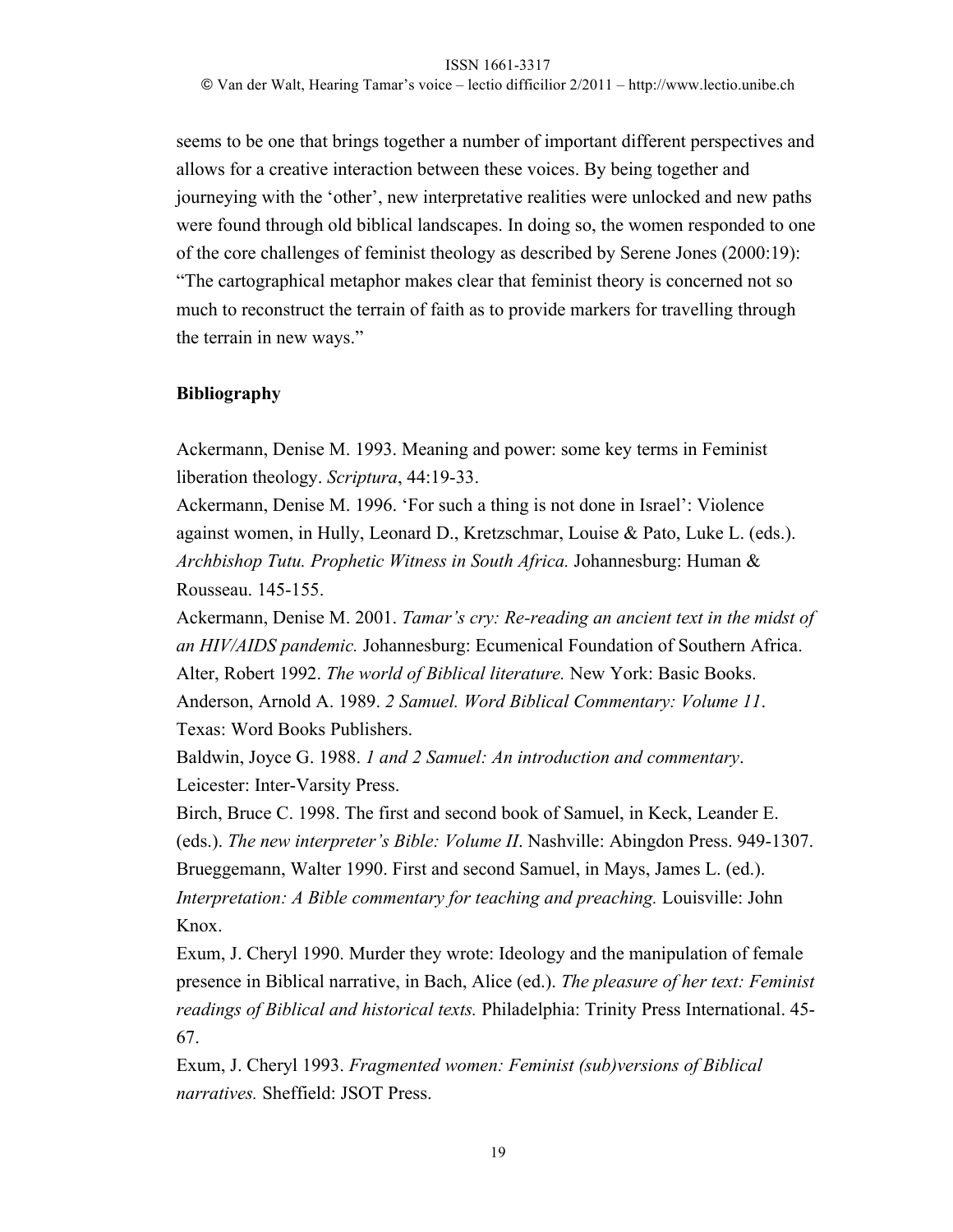© Van der Walt, Hearing Tamar's voice – lectio difficilior 2/2011 – http://www.lectio.unibe.ch

Fokkelman, Jan P. 1981. *Narrative art and poetry in the books of Samuel: A full interpretation based on stylistic and structural analyses.* Assen: Gorcum. Geertz, Clifford 1975. *The interpretation of cultures: Selected essays by Clifford Geertz.* London: Hutchinson.

George, Mark K. 2000. Foucault, in Adam, Andrew K.M. (ed.). *Handbook of postmodern Biblical interpretation.* Missouri: Chalice Press. 91-98.

Hamar, Anna K. 1996. Some understandings of power in feminist liberation theologies. *Feminist theology,* 12:10-20.

Hansen, Tracy 1992. My name is Tamar. *Theology,* Sept.:370-377.

Hofstede, Geert H. 2001. *Culture's consequences: Comparing values, behaviours, institutions, and organisations across nations*. Thousand Oaks, California: Sage Publications.

Jones, Serene 2000. *Feminist theory and Christian theology: Cartographies of grace.*  Minneapolis: Fortress Press.

Jonker, Louis C. 2005a. 'Contextuality' in (South) African exegesis: Reflections on the communality of our exegetical methodologies. *Old Testament Essays*, 18(3):637- 650.

Jonker, Louis C. 2005b. Approaches focusing on the production of texts, in Jonker, Louis C. & Lawrie, Douglas (eds.). *Fishing for Jonah (anew): Various approaches to Biblical interpretation.* Stellenbosch: Sun Press. 27-58.

Jonker, Louis C. 2007. The global context and its consequences for Old Testament interpretation. Ongepubliseerde referaat gelewer by die  $19<sup>th</sup>$  Congress of the International Organization for the Study of the Old Testament. 15-22 Julie. Ljubljana, Slovenia.

Kessler, Rainer 2004. From bipolar to multipolar understanding, in De Wit, Hans, Jonker, Louis C., Kool, Marleen & Schipani, Daniel (eds.). *Through the eyes of another: Intercultural reading of the Bible.* Indiana: Institute of Mennonite Studies. 452-459.

Kipfer, Sara 2010. Wie konnte das nur gschehen? Eine Untersuchung der Interaktion der Figuren in 2Sam 13,1-22. *Lectio difficilior*. (1):1-26.

Kool, Marleen 2004. Intercultural Bible reading as a practical setting for intercultural communication, in De Wit, Hans, Jonker, Louis C., Kool, Marleen & Schipani, Daniel (eds.). *Through the eyes of another: Intercultural reading of the Bible.* Indiana: Institute of Mennonite Studies. 360-376.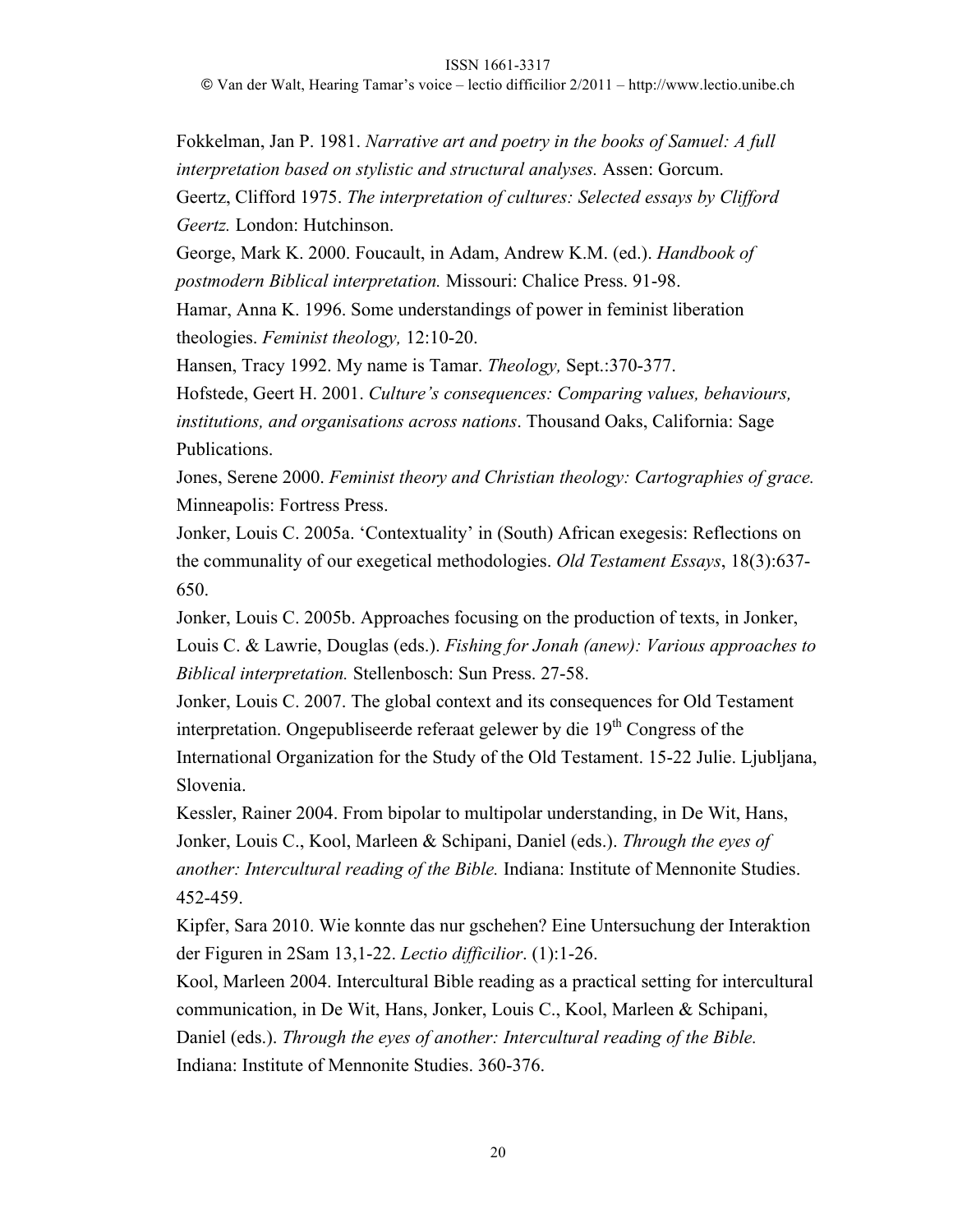© Van der Walt, Hearing Tamar's voice – lectio difficilior 2/2011 – http://www.lectio.unibe.ch

Lawrie, Douglas 2005a. Approaches focusing on the texts themselves, in Jonker, Louis C. & Lawrie, Douglas (eds.). *Fishing for Jonah (anew): Various approaches to Biblical interpretation.* Stellenbosch: Sun Press. 67-108.

Lawrie, Douglas 2005b. Approaches focusing on the reception of texts, in Jonker, Louis C. & Lawrie, Douglas (eds.). *Fishing for Jonah (anew): Various approaches to Biblical interpretation.* Stellenbosch: Sun Press. 109-146.

Lawrie, Douglas 2005c. The hermeneutics of suspicion: The hidden worlds of ideology and the unconscious, in Jonker, Louis C. & Lawrie, Douglas (eds.). *Fishing for Jonah (anew): Various approaches to Biblical interpretation.* Stellenbosch: Sun Press. 167-219.

McCarter, P. Kyle 1984. *II Samuel: A new translation with introduction, notes and commentary.* New York: Doubleday & Company.

Peterson, Robin 1994. Theological and religious pluralism, in De Gruchy, John W. & Villa-Vicencio, Charles (eds.). *Doing theology in context: South African perspectives*. Maryknoll: Orbis. 219-228.

Punt, Jeremy 2002. From re-writing to re-reading the Bible in post-colonial Africa: Considering the options and implications. *Missionalia*, 30(3):410-442.

Scholz, Susanne 2004. Gender, class and Androcentric compliance in the rapes of enslaved women in the Hebrew Bible*. Lectio difficilior,* (1): 1-33.

Thomson, John B. 1990. *Ideology and modern culture.* California: Stanford University Press.

Trible, Phyllis 1984. *Texts of terror: Literary-feminist readings of Biblical narratives.*  Philadelphia: Fortress Press.

Vosloo, Robert 2003. Public morality and the need for an ethos of hospitality. *Scriptura,* 82:63-71.

West, Gerald O. 1994. The Bible and theology, in De Gruchy, John W. & Villa-Vicencio, Charles (eds.). *Doing theology in context: South African perspectives*. Maryknoll: Orbis books. 15-25.

West, Gerald O. 2001. Contextual Bible study in South Africa: A resource for reclaiming and regaining land, dignity and identity, in West, Gerald O. & Dube, Musa W. (eds.). *The Bible in Africa: Transactions, trajectories and trends.* Leiden: Brill Academic Publishers. 595-610.

West, Gerald O. 2006. Contextual Bible reading: A South African case study. *Analextra Bruxellensia,* 131-148.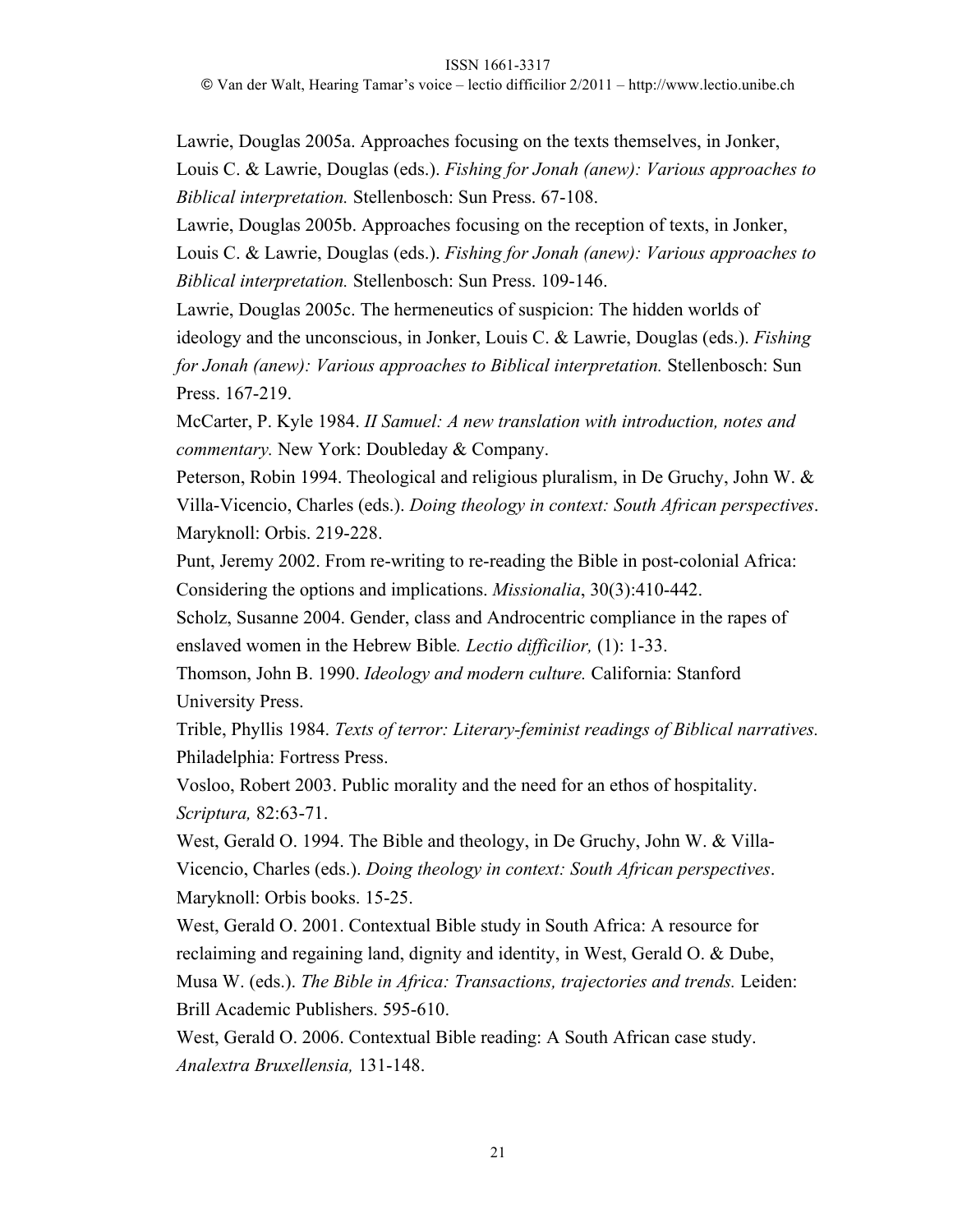<sup>1</sup> Edited version of a paper delivered at the International meeting of the Society of Biblical literature, held at King's College London, London, United Kingdom, 3-7 July 2011.

 $2$  2 Samuel 13:16 as translated in the New International Version.

 $\overline{a}$ 

<sup>3</sup> Birch (1998:1306) comments on this tendency: "Persons experienced at Bible study are often shocked to have this story called to their attention. They had no idea such a story was a part of the biblical tradition. It is as if the silence counselled by Absalom has extended through the centuries to the present."

<sup>4</sup> Because of the rich nature of the Tamar story it functions as probably one of the best-researched text of the Hebrew Bible. For further reading see Scholz (2004:1-33) and Kipfer (2010:1-26).

<sup>5</sup> The importance given to the contextuality of individual voices grows out of one of the fundamental principles of Feminism namely the central role of women's experience. Ackermann (1993:21) describes the importance of this principle for a feminist hermeneutic as follows: "A feminist hermeneutic, like all hermeneutics, is grounded in experience, and more particularly in women's experience of oppression [...] It is essential to acknowledge that experience itself is interpreted and filtered through our cultural matrix, which in turn is formed by the race, class, time and histories of our lives. There is no universal experience for all people or even for all women. Yet, while accepting the particularity of experience as a hermeneutical category, we must acknowledge the universal fact of discrimination against and oppression of women."

 $6$  In Ackermann's (1993:24) definition of Feminism, the inclusivity of the term is made clear. Feminism is described as follows: "The commitment to the praxis of liberation for women from all that oppresses us. Feminism does not benefit any specific group, race or class of women; neither does it promote privilege for women over men. It is about a different consciousness, a radically transformed perspective which questions our social, cultural, political and religious traditions and calls for structural change in all these spheres."

<sup>7</sup> The term African hermeneutics does not imply a singular all encompasing movement or approach to theological issues. Africa is fragmented and approaches to theological issues are numerous. Pluralism is of course not unique to Africa, but rather typical of a post-modern reality, a reality that challenges the universalisation of human experience. "Resistance to this universalising and imperialist tendency,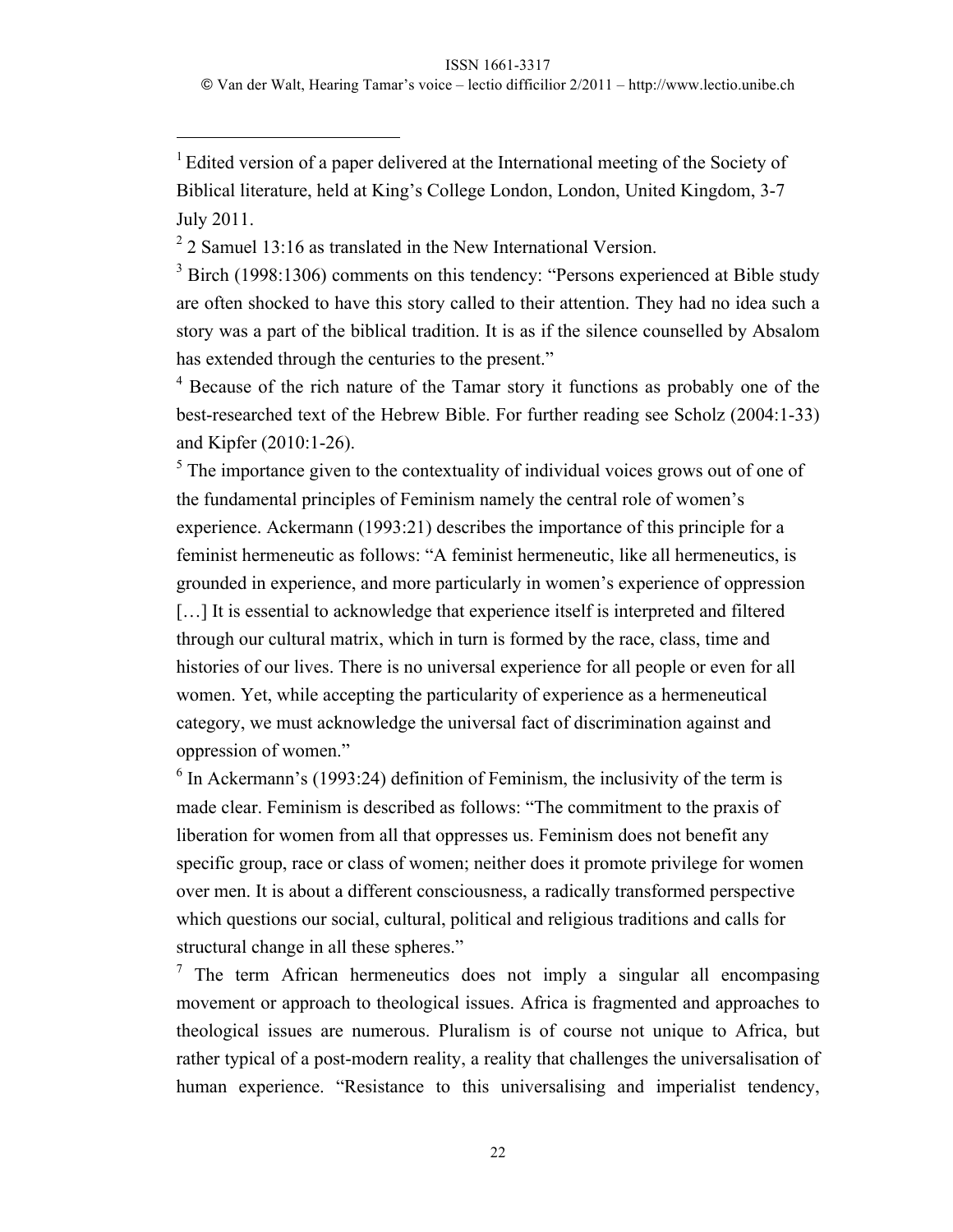$\overline{a}$ 

© Van der Walt, Hearing Tamar's voice – lectio difficilior 2/2011 – http://www.lectio.unibe.ch

therefore, means an assertion of the radically, irreducibly plural nature of human existence. It implies a fundamental respect for the Other, one that does not and will not attempt to reduce the Other to the Same. Life is basically dialogical, like a good conversation. It is a relation that retains its distance; it is a face-to-face engagement that respects the 'otherness of the other'; it is committed to hearing the voice of the other. Pluralism, thus, is a given fact of political, cultural, theological and religious life" (Peterson 1994:223). African hermeneutics takes diversity seriously and does not strive towards the creation of a new approach to biblical interpreation, but as Jonker (2005a:637) rightly states: "An African hermeneutic is rather a hermeneutical stance or disposition according to which, and in service of which, a whole variety of exegetical methods or tools are used."

<sup>8</sup> The intercultural moment thus lies on two levels: on the one hand the difference lies between various cultural frameworks, that Jonker (2007:6) describes as follows: "Intercultural hermeneutics therefore takes its point of departure in the interaction, the communication between different cultures", and on the other hand the interaction between diverse modern Bible readers and the culturally removed Biblical text.  $9$  Kessler (2004:452) describes the traditional bipolar model as follows: "The traditional hermeneutical model may be called bipolar. The centre of this model is always the text, which may be written or spoken, although biblical texts are, of

course, written texts. One pole of the bipolar model represents the text's author […] The second pole of the bipolar model represents the receiver of the text."

 $10$  The sessions were designed to stimulate inclusive thinking. "In the extension of the capacity to change perspective lies the capacity for inclusive thinking. Inclusive thinking means that one experiences and approaches another as someone with the same human dreams and longings for a safe, happy, and full life" (Kool 2004:370). The process that was constructed therefore had to create a feeling of safety in the participants and needed to allow enough time for in-depth interaction.

<sup>11</sup> As mentioned above, the Biblical narrative of 2 Samuel 13:1-22 formed the basis for the intercultural engagement. The participants were led through a process that allowed them to engage with the Biblical narrative on a deep level.

 $12$  The workbook that was used to collect all the research data, was designed especially for this empirical study. It contained, amongst others, all the questionnaires for the research process, a number of different translations of 2 Samuel 13:1-22 and enough space to make notes and comment on the process.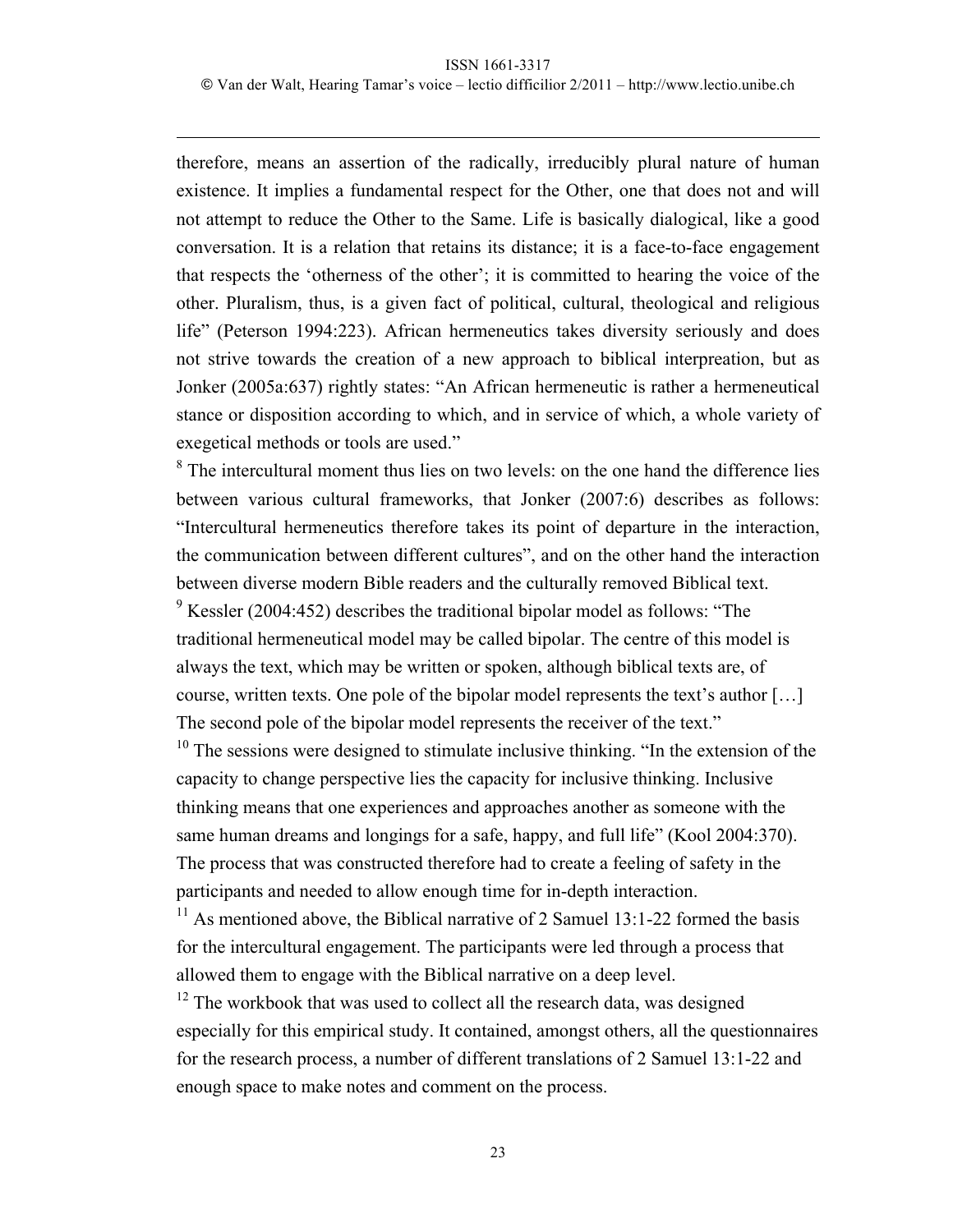$\overline{a}$ 

<sup>13</sup> Hofstede's cultural theory, as mentioned above, identifies five depth dimensions of culture. Hofstede's theory represents culture as linear axes indicating the continuum between two opposite poles in each depth dimension. Two images per depth dimension were chosen to test the participants' basic ideological response (i.e. words located in a specific social context) before and after the intercultural engagement, by allowing participants time for free writing as a response to the images.

 $14$  1994 was a watershed year in the history of South Africa, indicating the end of the apartheid regime as the first general elections were held. Fundamentally it was this change in the country that allowed for the possibility of intercultural engagement.

 $15$  Individuals were pared up by the research team to allow for engagement between individuals who were as culturally diverse as possible.

<sup>16</sup> The discussions were recorded and transcribed after the research process was completed.

 $17$  I had the privilege of working with Kim Barker, a very skilled research assistant. The task of the research assistant was to guide the research process and to ensure that all the phases took place in the allotted time. During the open conversation, the research assistant guided the conversation, but did not in any way regulate it. The discussions that took place were free and open.

 $18$  West (1994:18) describes the point of departure of the process of 'contextual Bible study' as follows: "The contextual Bible study process includes at least four central concerns or commitments. They are, first, a commitment to read the Bible for the perspective of the South African context, particularly from the perspective of the poor and oppressed; second a commitment to read the Bible in community with others, particularly with those from contexts different from our own; third a commitment to read the Bible critically; and fourth, a commitment to individual and social transformation through contextual Bible study."

19 West remarks in this regard: ""(I)n our experience literary-type questions almost always lead into socio-historical-type questions; this is important, because it indicates the need ordinary readers have to locate faith in real concrete contexts." (West 2001:607)

 $20$  The skilled readers that participated in the discussion groups illuminated the world behind the text and the role of the narrator by sharing their knowledge on this subject. By sharing their knowledge, a new dimension of the story was opened up to the